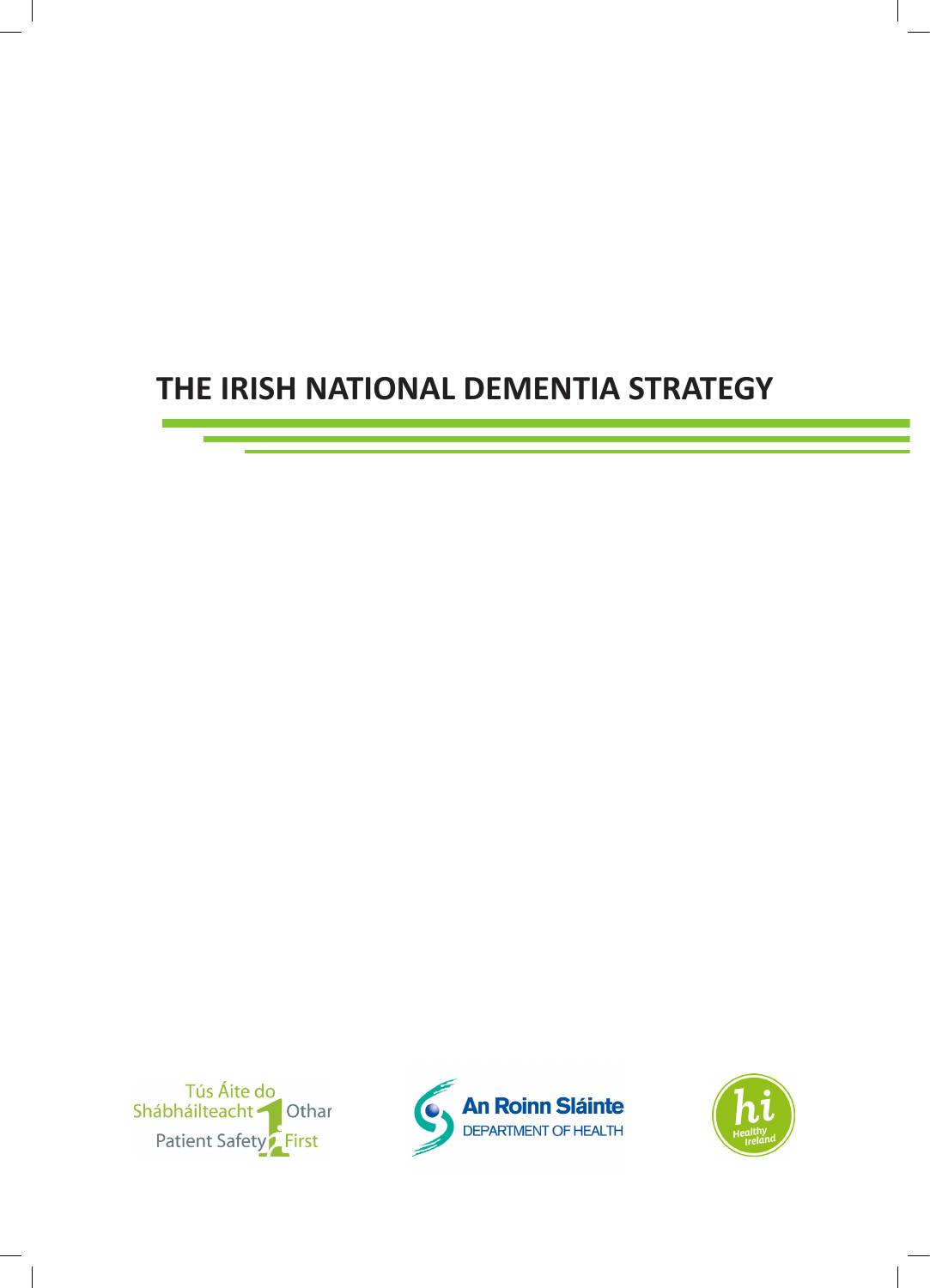Copyright © Minister for Health 2014 Published by Department of Health, December 2014.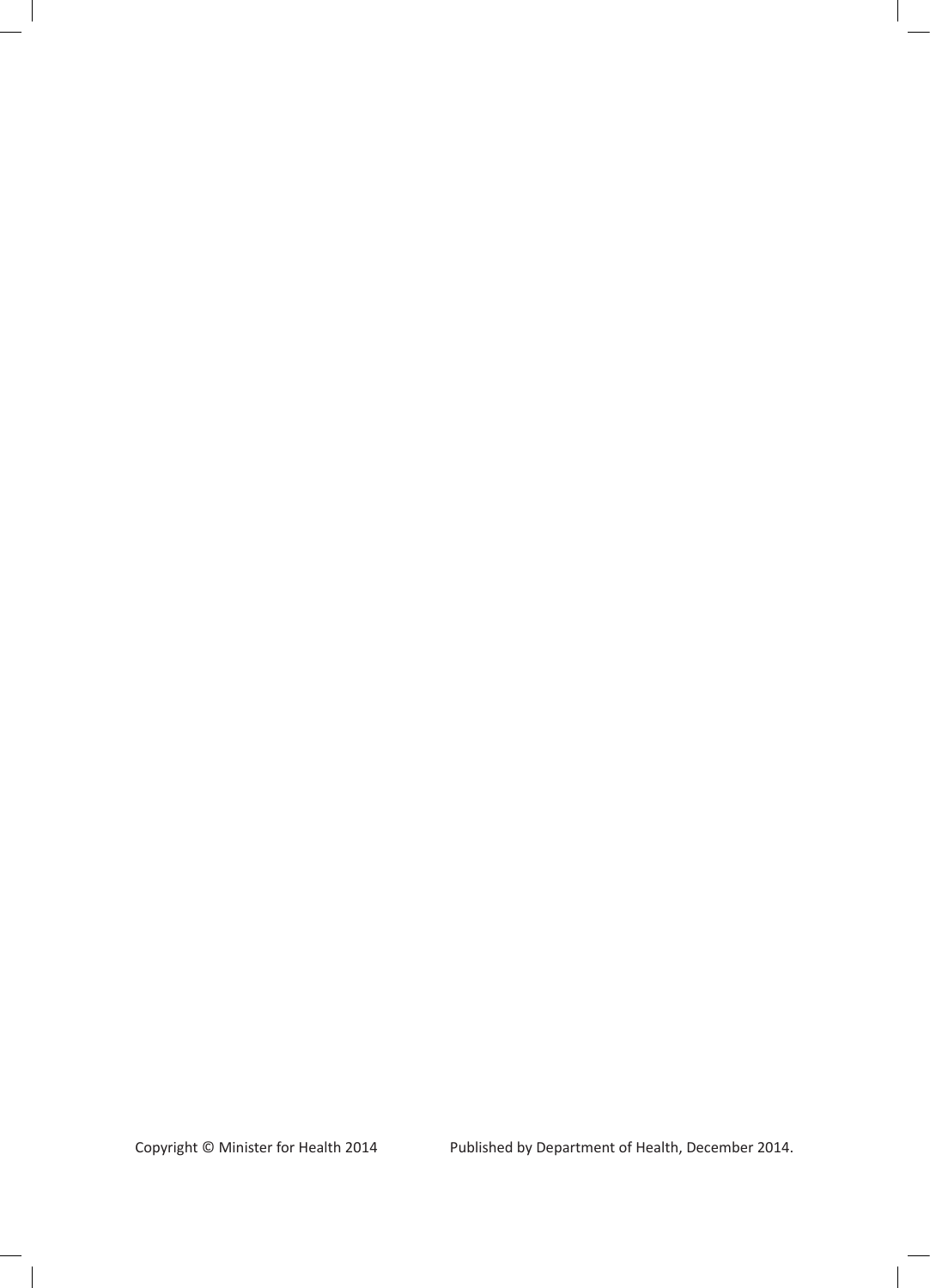#### **CONTENTS**

**Foreword**

- **Structure of the Strategy**
- **Section 1:- Executive Summary**
- **Section 2:- Background to and Development of the Strategy**

**Section 3:- Guiding Principles and Priority Actions**

**Section 4:- Better Awareness and Understanding of Dementia**

**Section 5:- Timely Diagnosis and Intervention**

**Section 6:- Integrated Services, Supports and Care for People with Dementia and their Carers**

**3**

- **• Integrated Care Pathways**
- **• Primary Care, Mental Health Care and Care in the Community**
- **• Acute Care**
- **• Long Term Care Options**
- **• Palliative Care for People with Dementia**

**Section 7:- Training and Education**

**Section 8:- Research and Information Systems**

**Section 9:- Leadership** 

**Appendices**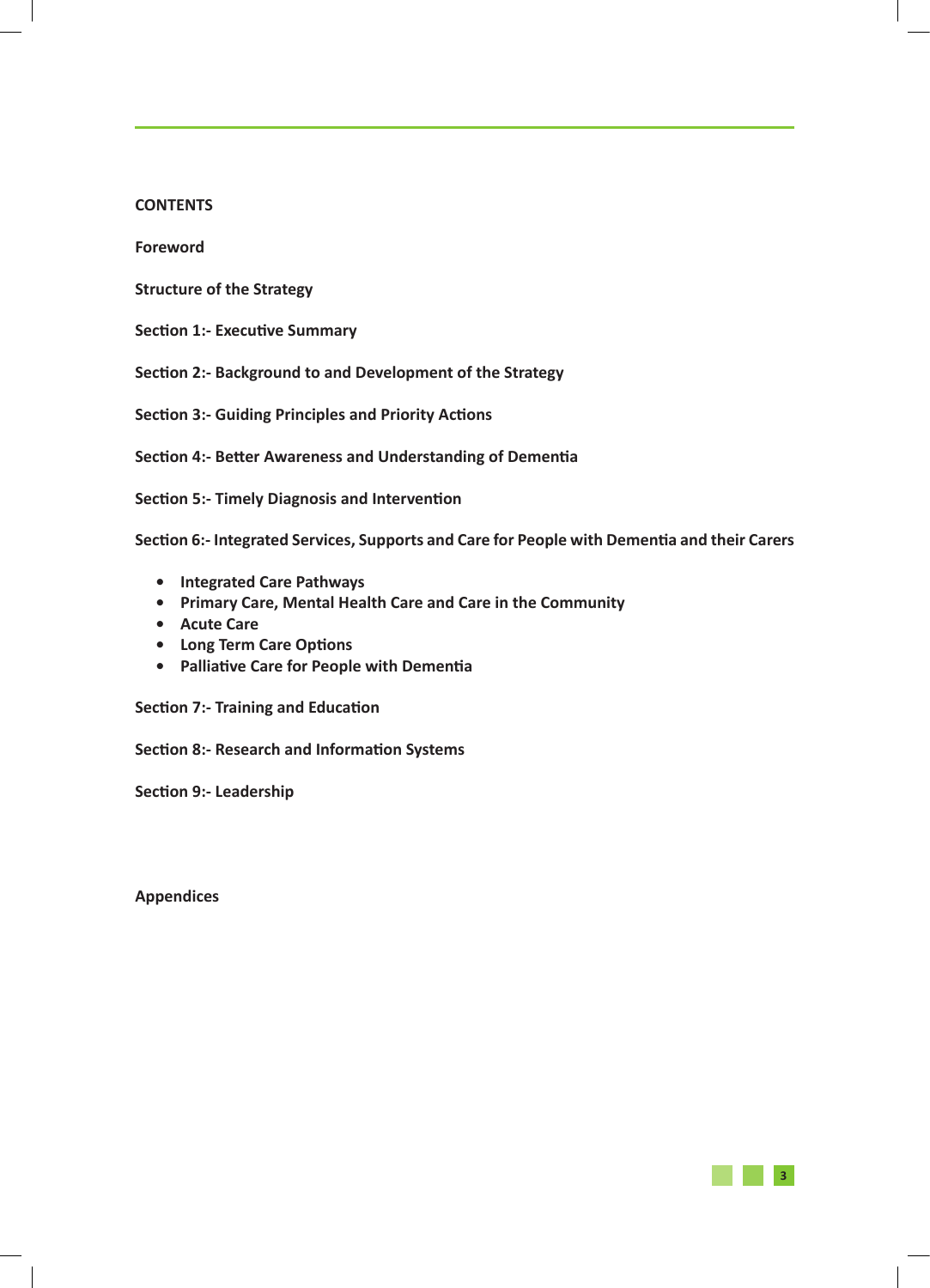#### *Foreword*

We are often reminded that dementia is not a normal part of ageing, but is a disorder that affects many older people, and some younger people also. It is a condition that gives rise to intense fear, perhaps even dread, for many people, and it is often imperfectly understood. Those affected and their families can find it hard to get information, advice and help following a diagnosis of dementia.

Healthcare and community professionals and volunteers can also find it challenging to know how they can best assist someone with dementia, how they should approach diagnosis, and where the person with dementia can be referred on for further assistance and services.

Those with dementia can feel stigmatised and set apart from others because of the poor understanding of dementia among the general public.

This Strategy sets out to improve the lives of people with dementia across all of these fronts. Clear clinical pathways and guidelines, better information about community and other supports, improved linkages between care streams, public awareness, research, and removal of stigma are all addressed. A key message of the Strategy is that with the right supports, a person with dementia can live well, often for quite a long time. The emphasis is therefore on ability rather than on how a person is restricted.

Like any Strategy, particularly one seeking culture change, it will take time to embed and for the desired outcomes to feed through, but clear arrangements are included for implementation and monitoring.

I want to express my sincere thanks to the members of the Working Group who assisted in the preparation of this Strategy, and who so selflessly gave of their time, including repeatedly travelling long distances in some cases, to contribute to this important task. I would also like to extend my gratitude to The Atlantic Philanthropies for their continued assistance and support in this area.

*Kathleen Lynch, T.D., Minister for Primary Care, Social Care (Disabilities/Older People) and Mental Health December, 2014*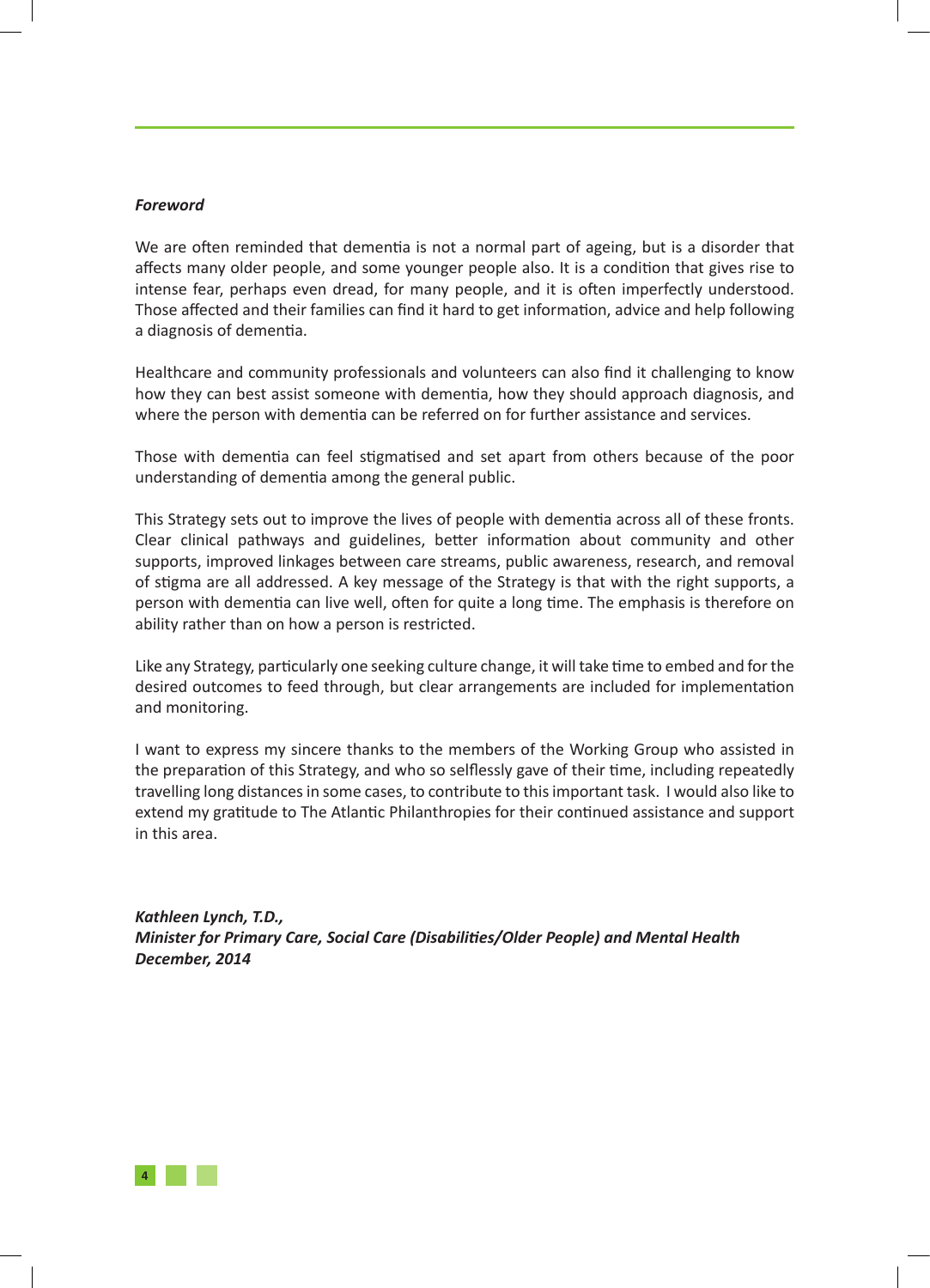## **STRUCTURE OF THE STRATEGY**

#### Section 1 is the **Executive Summary**

Section 2 explains the **Background to and Development of the Strategy,** which is based on the following six Priority Action Areas:-

- Better awareness and understanding;
- Timely diagnosis and intervention;
- Integrated services, supports and care for people with dementia and their carers;
- Training and education;
- Research and information systems;
- Leadership.

#### Section 3 sets out **Guiding Principles** and **Priority Actions.**

The **Guiding Principles** are those principles that should inform and underpin services, supports and initiatives across all health and social care streams for people with dementia, their carers, and families.

**Priority Actions** are considered to be key to implementation of the Strategy and to be capable of implementation within existing resources or by reconfiguring these resources. These Actions are drawn from across all five of the Strategy's Priority Action Areas, and some have relevance across more than one Action Area.

Sections 4 to 9 discuss each of the **Priority Action Areas** in turn, and include the **Objectives** of the Strategy in each area and a number of Actions additional to the Priority Actions in Section 3. The Actions in this Section may, in some cases, require resources additional to what is currently available, and will be considered as the required resources become available in the future.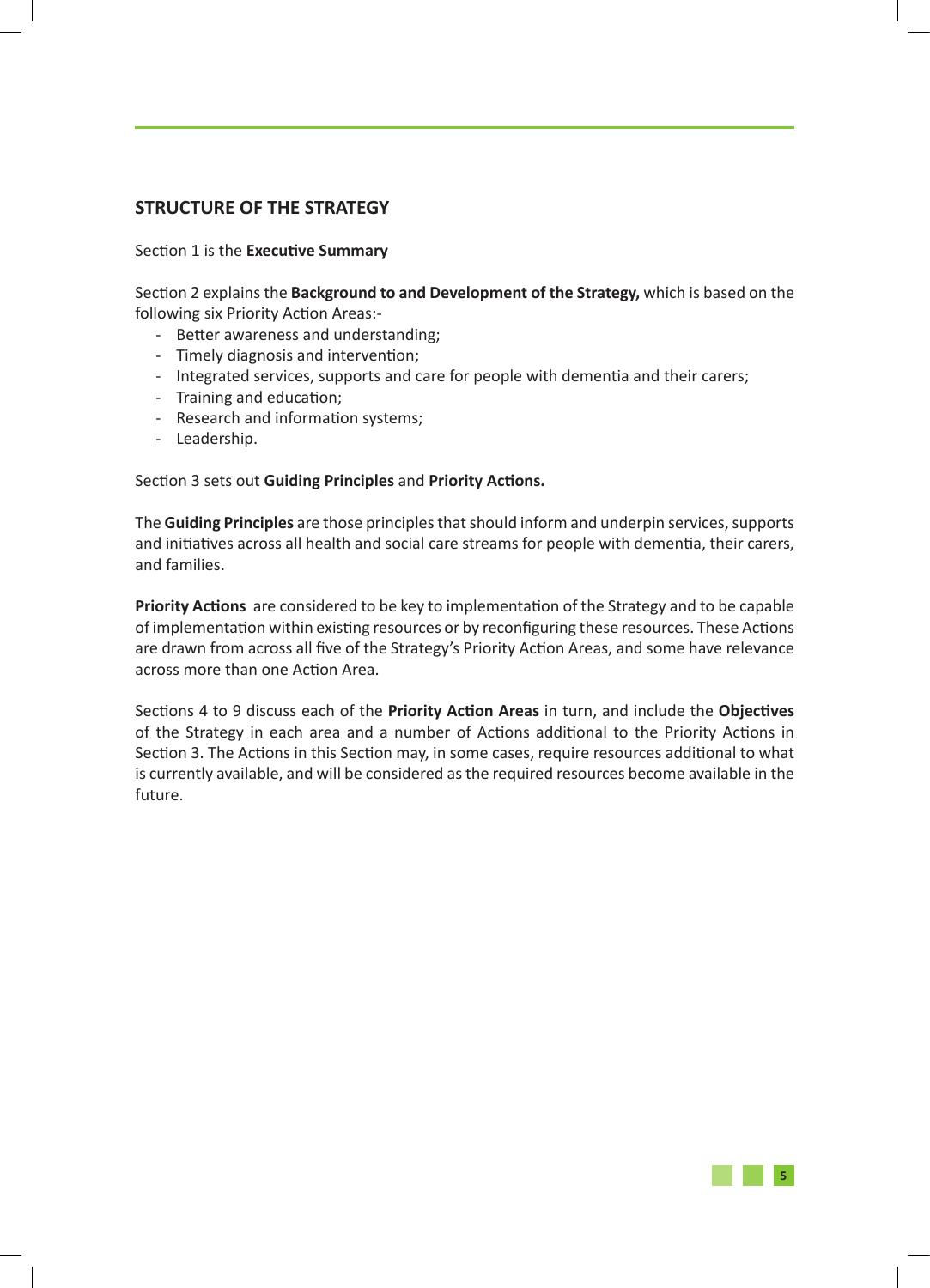## **SECTION 1 EXECUTIVE SUMMARY**

A commitment to develop a Dementia Strategy is included in the Programme for Government 2011-2016. The Strategy was prepared with the assistance of an expert Working Group which included Clinicians and other healthcare professionals, researchers, and representatives of the Department of Health and the Health Service Executive.

Membership of the expert Working Group was as follows:-

- Mr Barry Murphy, Principal Officer, Services for Older People, Department of Health;
- Mr Noel Mulvihill, Assistant National Director for Older Persons, Health Service Executive;
- Dr Caitriona Crowe, Consultant in Old Age Psychiatry, South Tipperary Mental Health Service Executive, Clonmel;
- Dr Tony Foley, General Practitioner, Kinsale, Member of KCoRD & Lecturer, Department of General Practice, UCC;
- Mr Gerry Martin, CEO, The Alzheimer Society of Ireland;
- Mr Maurice O'Connell, former CEO, The Alzheimer Society of Ireland;
- Ms Eilis Hession, Project Lead, Genio Living Well with Dementia Project, and Manager, Services for Older People, Health Service Executive, Dún Laoghaire;
- Associate Prof. Suzanne Cahill, Director, Dementia Services Information and Development Centre, St James' Hospital and School of Social Work and Social Policy, TCD;
- Dr Kate Irving, Lecturer in Mental Health Nursing, DCU;
- Dr Fiona Keogh, Director of Research and Evidence, Genio;
- Dr Shaun O'Keeffe, Consultant in Geriatric and General Medicine, Merlin Park University Hospital, Galway.

#### Secretariat

- Ms Sinéad Quill, Assistant Principal, Services for Older People, Department of Health;
- Ms Joanne Clarke, Staff Officer, Services for Older People, Department of Health.

The Strategy identifies key principles to underpin and inform the full range of health and social care services provided to people with dementia, their families and carers. These include the following:-

- An integrated, population-based approach should be taken to dementia service provision;
- Services, including palliative care services, should be tailored to deliver the best possible outcomes for people with dementia and their families and carers;
- All communications with those with dementia should be as accessible as possible;
- All those dealing with people with dementia across health and social care settings should be appropriately trained.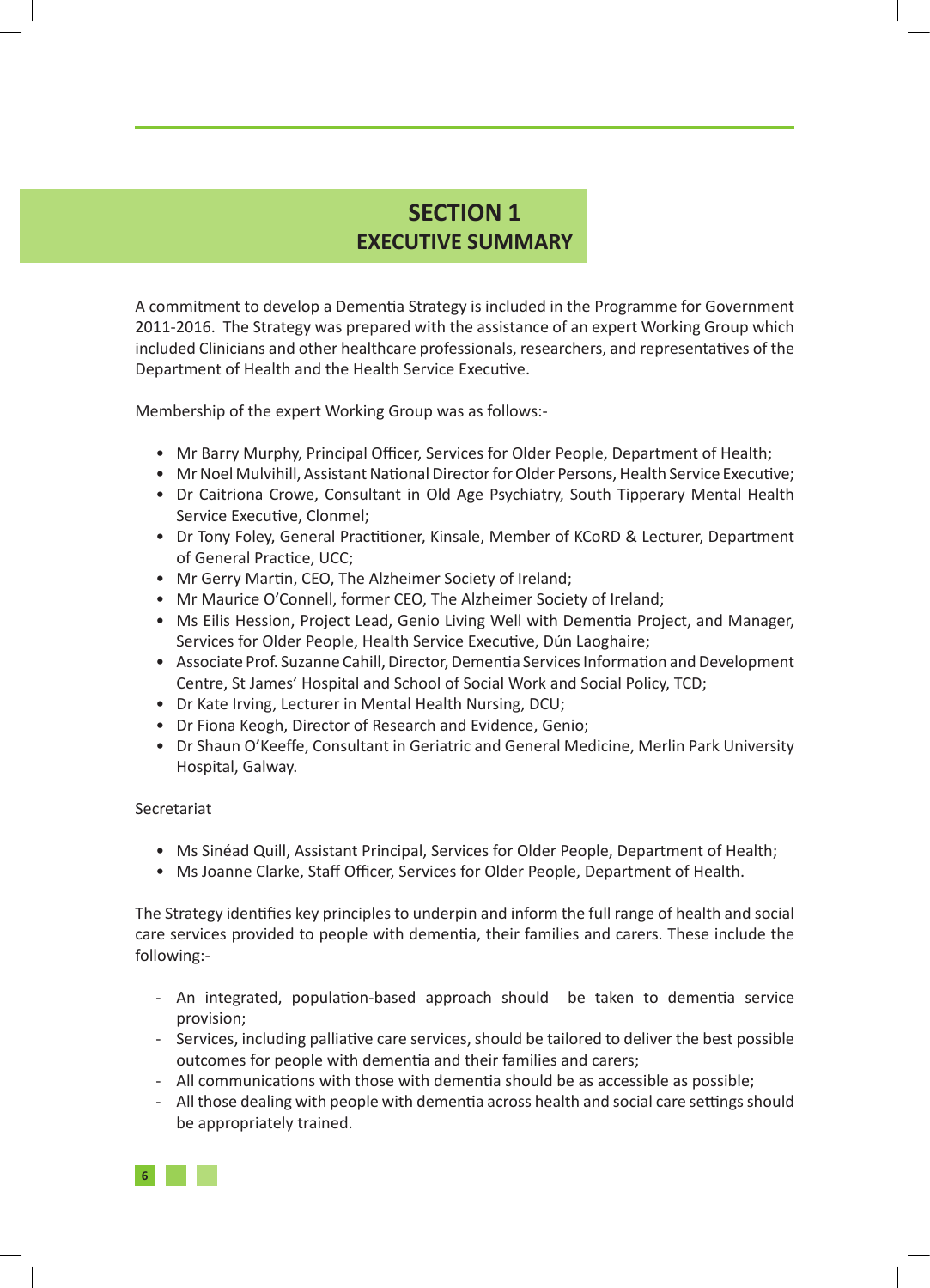Priority Actions which are considered to be capable of delivery within existing resources, or by reconfiguring the resources which are currently available, have been identified, and are broadly based on the following:-

- Clear responsibility for dementia will be assigned within the Health Service Executive, both at management level and at the front-line, to manage the progress of individual patients through their care journey;
- Clear descriptions of care pathways will be prepared, and clear information and effective assistance will be made available to GPs and to people with dementia and their families and carers to identify and access available services and supports;
- Measures will be taken to promote a better understanding of dementia, including modifiable risk factors, and to remove the stigma sometimes associated with the condition;
- The way in which resources are deployed and services configured will be reviewed to ensure that available resources are used to optimal effect;
- Research to inform the design and delivery of dementia services in Ireland will be supported and given appropriate priority.

Priority Action Areas are discussed in some detail and a number of additional Actions, some of which may require additional resources as and when these become available, are also identified.

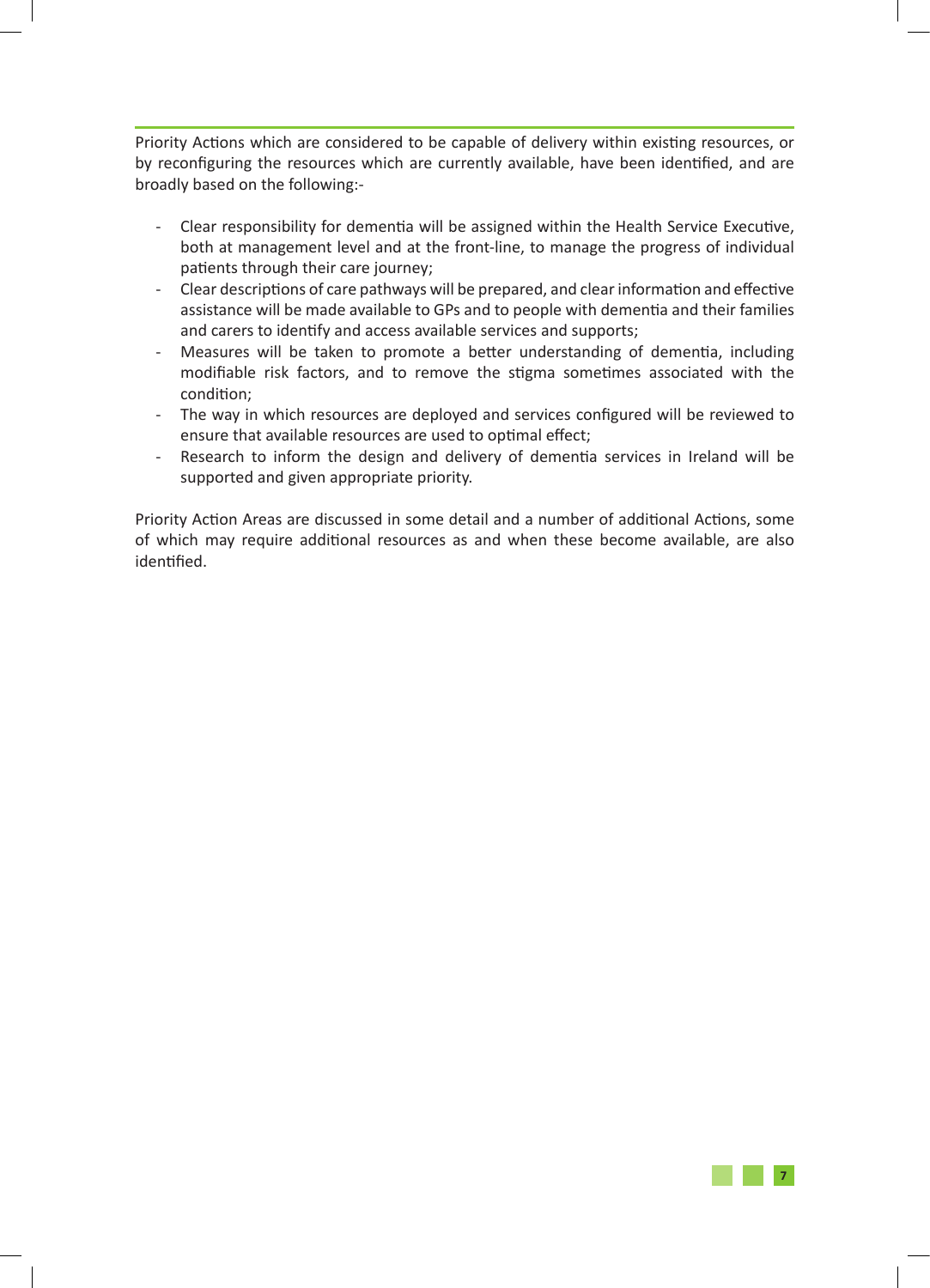## **SECTION 2 BACKGROUND TO AND DEVELOPMENT OF THE STRATEGY**

The Programme for Government 2011-2016 commits to developing:

## *'a national Alzheimer's and other dementias strategy to 1) increase awareness 2) ensure early diagnosis and intervention and 3) develop enhanced community based services'.*

The aim of the Strategy is to improve dementia care so that people with dementia can live well for as long as possible, can ultimately die with comfort and dignity, and can have services and supports delivered in the best way possible.

## **How was the Strategy developed?**

The following informed the development of this Strategy:

- 1. Research review
- 2. Review of international dementia policies/plans/strategies
- 3. Review of Irish policy contexts
- 4. Public consultation process
- 5. Clinicians' Roundtables (2) on the National Dementia Strategy
- 6. Workshops (2) with people with dementia and carers
- 7. National Dementia Strategy Advisory Group

#### **1. Research Review**

*Creating Excellence in Dementia Care: A Research Review for Ireland's National Dementia Strategy (Cahill et al. 2012) was funded by The Atlantic Philanthropies to:*

- review current and future demographic trends in Ireland and provide estimates of current and future dementia prevalence, for those aged 65 and over and for younger people;
- specify the main economic costs of dementia care;
- review current service availability (based on the recent Health Service Executive (HSE) audit) and estimated future demand for services;
- review best practice in dementia care locally and internationally.

The Strategy draws in particular on this research.

#### **2. Review of international dementia policies/plans/strategies**

While the emphasis varies across international dementia policies, plans and strategies, it was possible to identify a number of common elements, including:-

- Prevention;
- Timely diagnosis;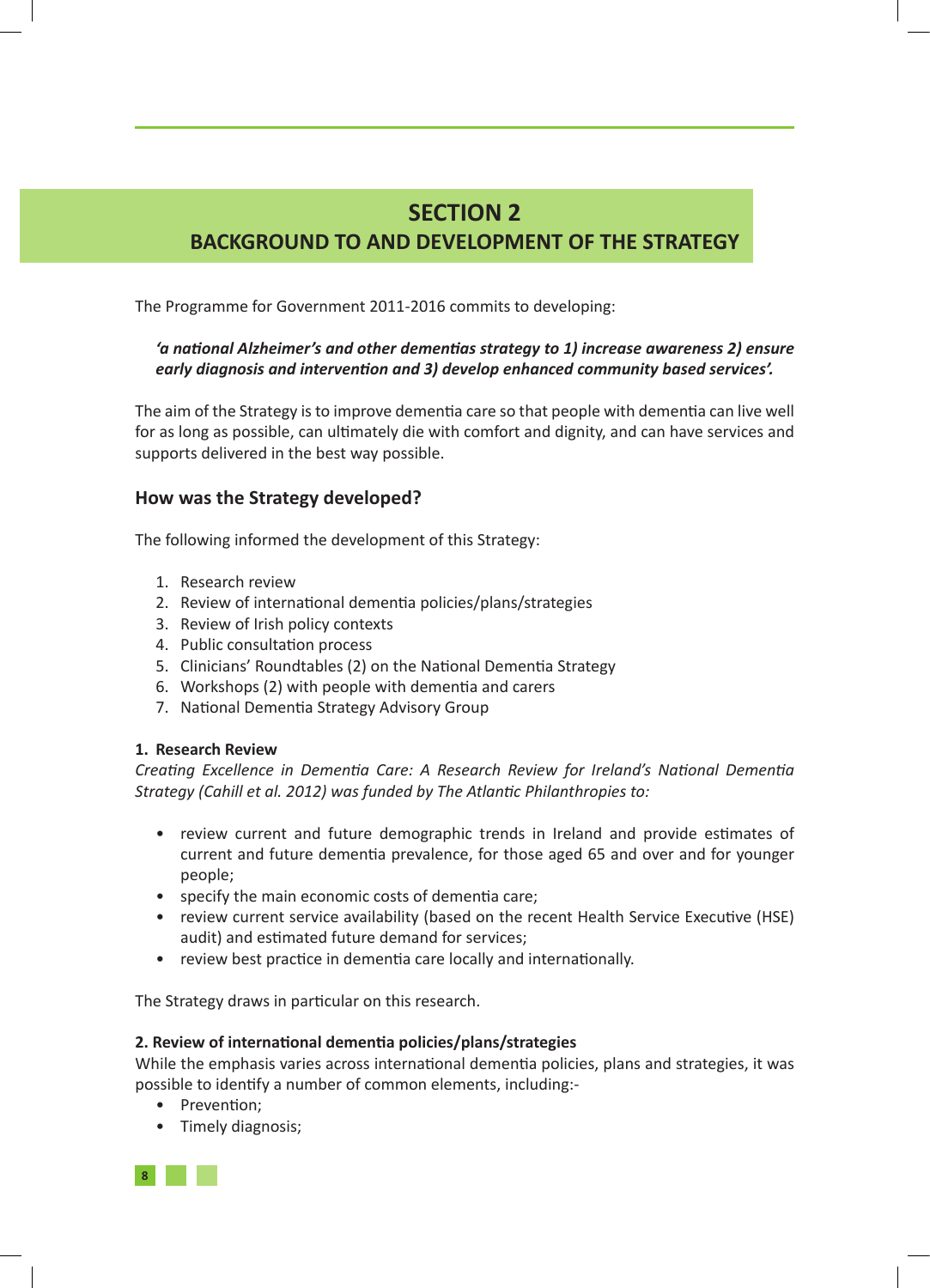- Training and education for care providers;
- Information, raising awareness, enhancing understanding among general public;
- Supports for carers;
- Co-ordination and collaboration between all stakeholders (service providers, carers, people with dementia);
- Quality service provision in all settings (community/acute/residential care/end-of-life care);
- Research;
- Governance/leadership.

### **3. Review of Irish policy contexts**

Until now no specific policy for dementia has been developed in Ireland, but a number of reports and policy initiatives had direct relevance for the development of the Dementia Strategy. These are referenced throughout the Strategy.

#### **4. Public consultation process**

A public consultation process to inform the development of the Strategy took place during July/August 2012, with 73 responses received.

A report of the consultation process is available at http://www.dohc.ie/publications/NatStratDementia\_SummaryConsultation.html

### **5. Clinicians' Roundtables on the National Dementia Strategy**

Convened by the Alzheimer Society of Ireland, representatives of Old Age Psychiatry, Geriatric Medicine, Neurology and Psychology and other healthcare professionals had two Roundtable discussions on relevant issues.

Reports of these Roundtables are available at

http://www.alzheimer.ie/Alzheimer/media/SiteMedia/ImageSlider/Fixed/ASI\_Clinicians-Roundtable\_Report-2013.pdf;

http://www.alzheimer.ie/Alzheimer/media/SiteMedia/UserImages/Orchard/ Multidisciplinary-Clinicians-Roundtable\_Report\_June-2013.pdf

#### **6. Workshops (2) for People with Dementia, Carers and Former Carers**

Workshops were convened by the Alzheimer Society of Ireland to allow people with dementia and their carers, along with former carers, to meet with the Strategy Working Group.

A summary report of these Workshops is available at

http://www.alzheimer.ie/Alzheimer/media/SiteMedia/ImageSlider/Fixed/Living-with-Dementia\_NDS-Roundtable-report\_September-2013\_The-Alzheimer-Society-of-Ireland.pdf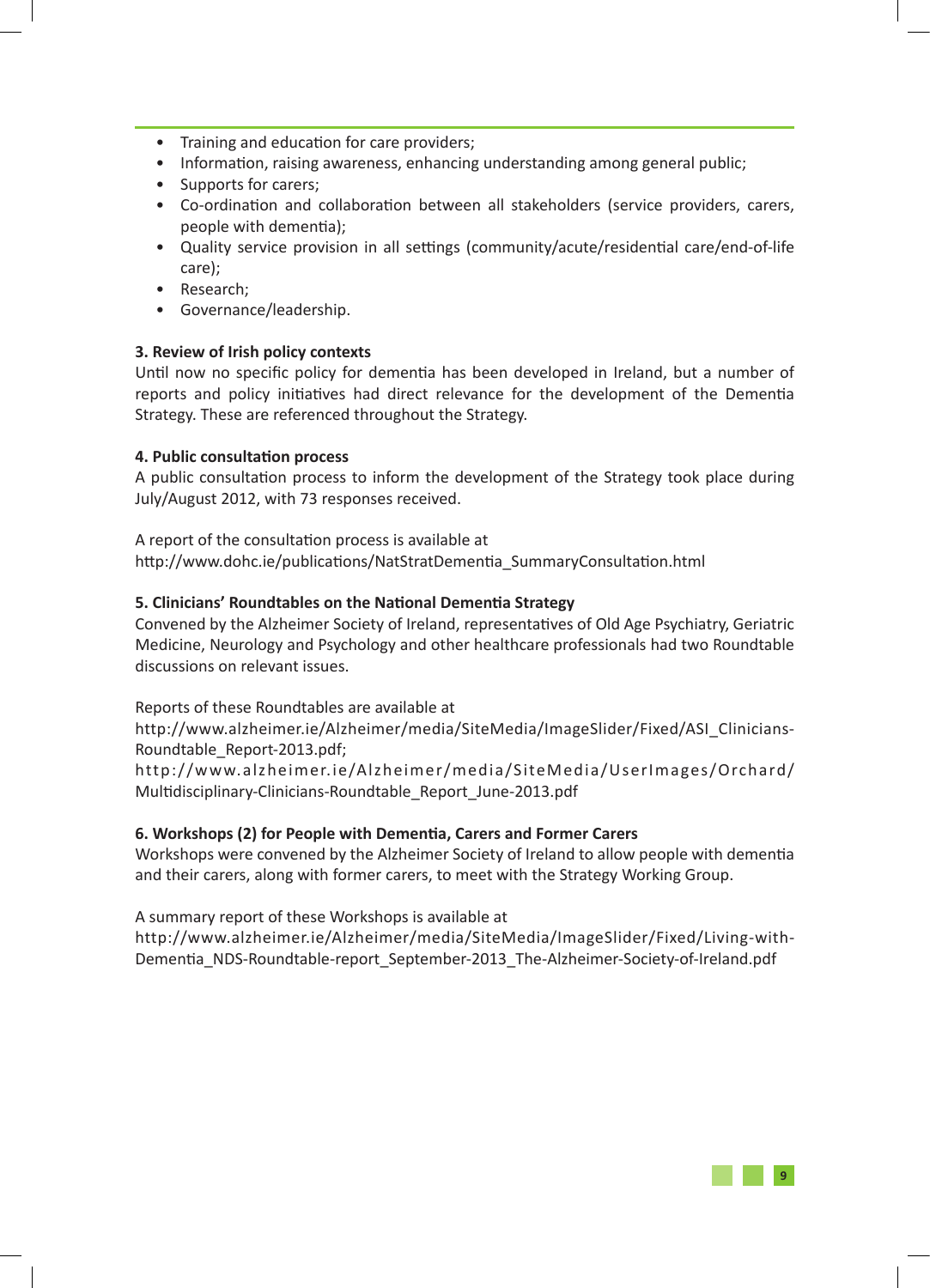## **What is Dementia?**

Dementia is a syndrome characterised by progressive cognitive impairment and is associated with impairment in functional abilities and, in many cases, behavioural and psychological symptoms. There may be memory loss, usually related to short-term memory, communication difficulties, changes in personality or mood and problems with spatial awareness.

Many different diseases can produce the symptoms of dementia. However, Alzheimer's disease accounts for a majority of cases, while Vascular Dementia is the second most common dementia sub-type.

Other less common causes include mixed dementia (Alzheimer's Disease and Vascular Dementia), Dementia with Lewy Bodies, Frontotemporal dementia (FTD), Korsakoff's Disease, Huntington's Disease, Creutzfeldt-Jakob Disease (CJD) and HIV-associated dementia (HAD). The different types of dementia are associated with particular types of brain cell damage in particular regions of the brain.

Despite the strong association between dementia and old age, it is not solely a disease of old age. There are significant numbers within the overall dementia population with early onset dementia. People with Down Syndrome face an increased risk in this regard. Currently, it is estimated that there are approximately 4,000 people under the age of 65 years with dementia in Ireland.

While dementia can bring many challenges both for the person with dementia and people caring for them, there is now an increasing recognition that people can live well with dementia for a number of years, as long as there is timely access to an assessment and diagnosis and the right services and supports are in place.

The prospective ageing of the Irish population will lead to an exponential increase in the number of people with dementia in the years ahead<sup>1</sup>. Based on CSO population projections over the next 30 years and applying the EuroCode age/gender-specific dementia prevalence rates, the following Table shows the expected increase in the numbers of people likely to present with dementia in Ireland.

<sup>1</sup> Despite a number of lifestyle and genetic risk factors contributing to the different types of dementia, increasing age remains the strongest risk factor, with prevalence rates nearly doubling every five years over the age of 65 years.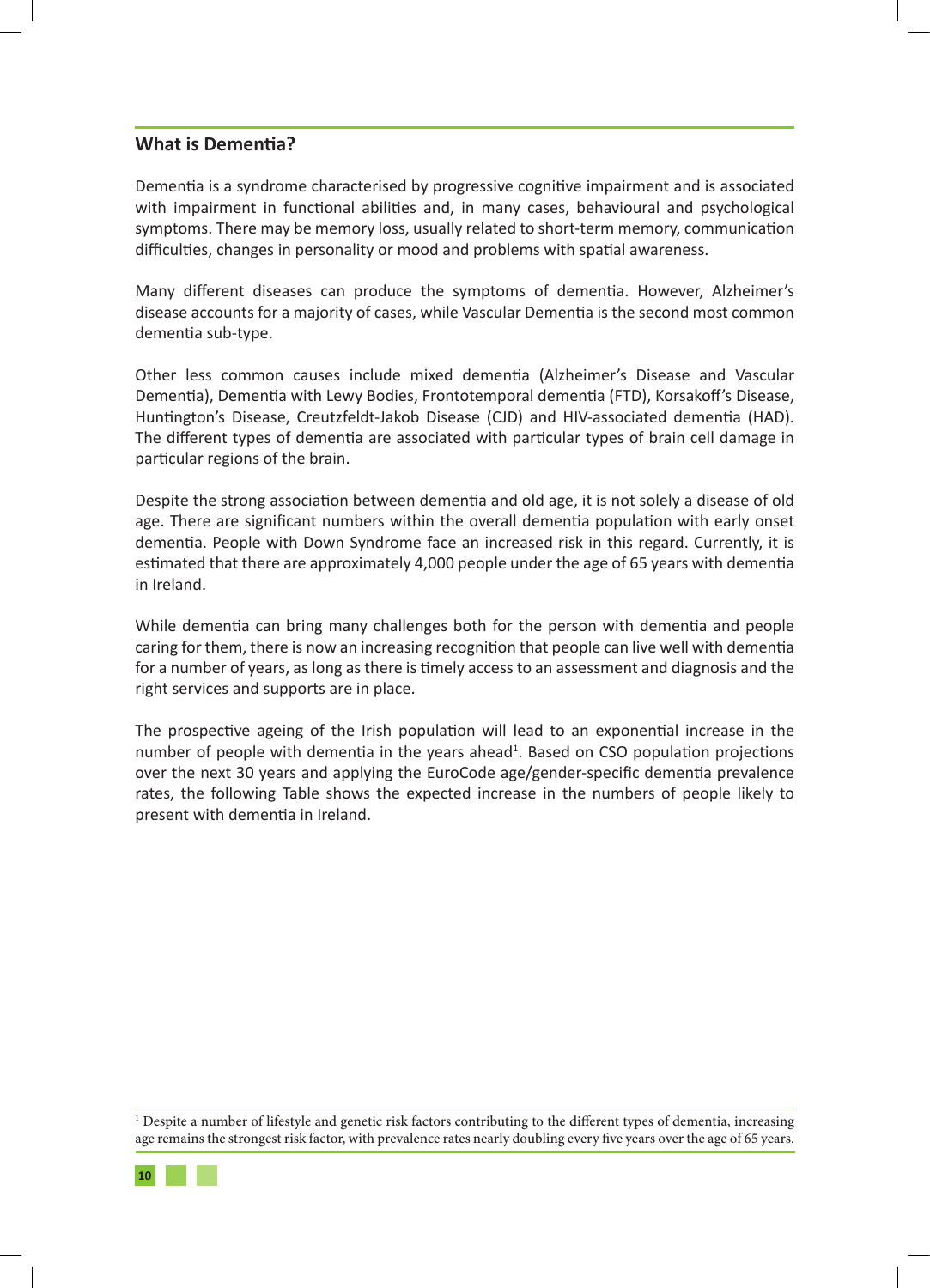| Age group    | 2011   | 2016   | 2021   | 2026   | 2031   | 2036    | 2041    | 2046    |
|--------------|--------|--------|--------|--------|--------|---------|---------|---------|
| $30 - 59$    | 2,866  | 2,935  | 2,934  | 2,869  | 2,854  | 2,864   | 2,889   | 2,991   |
| 60-64        | 1,200  | 1,301  | 1,449  | 1,615  | 1,738  | 1,906   | 2,044   | 1,896   |
| $65 - 69$    | 2,776  | 3,287  | 3,827  | 4,020  | 4,485  | 4,876   | 5,315   | 5,645   |
| 70-74        | 4,604  | 5,532  | 7,013  | 7,442  | 8,367  | 9,378   | 10,211  | 11,188  |
| 75-79        | 7,475  | 8,213  | 11,298 | 12,560 | 14,055 | 15,928  | 17,968  | 19,692  |
| 80-84        | 10,958 | 12,265 | 16,099 | 17,868 | 22,348 | 25,364  | 29,102  | 33,196  |
| $85+$        | 17,970 | 21,260 | 25,595 | 31,085 | 40,195 | 52,512  | 64,654  | 77,549  |
| <b>Total</b> | 47,849 | 54,793 | 68,216 | 77,460 | 94,042 | 112,828 | 132,182 | 152,157 |

**Estimated number and projected growth in the number of people with dementia in Ireland by age group, 2011-2046** 

Note: Estimates for 2011 based on Census of Population 2011. Projections for 2016 to 2041 based on CSO (2013) Population and Labour Force Projections, 2016-2014, Stationery Office, Dublin, Table 3, page 40 and EuroCoDe (2009) Age and gender specific dementia prevalence rates. (Source: Pierce, M. et al. (forthcoming). Prevalence and Projections of Dementia in Ireland, 2011. Genio Ltd., Mullingar).

It has been estimated that the average annual cost per person with dementia in Ireland is  $\epsilon$ 40,500,<sup>2</sup> with the bulk of care for people with dementia being provided free of charge by family caregivers, many of whom are adult children and spouses. The value of informal care for those with dementia is estimated to be €807 million per annum.

While dementia is associated with increasing age and usually begins to present in the population after the age of 65, people in their 30s, 40s or 50s can experience it. The diagnosis of younger onset dementia is challenging, with symptoms often confused with other disorders and disabilities, such as depression and other mental health problems. People with younger onset dementia are most commonly affected by Alzheimer's Disease, Vascular Dementia and Dementia with Lewy Bodies.

Some develop younger onset dementia alongside other disorders such as Down Syndrome, Parkinson's disease, Acquired Immune Deficiency Syndrome (AIDS), Huntington's disease, Creutzfeldt-Jakob disease, and alcoholism.

The difficulties experienced by younger people with dementia are compounded by the fact that many are still employed in the labour market and will have financial responsibilities including mortgages. Many will also have parental and family responsibilities. People with early onset dementia usually experience greater difficulty accessing a diagnosis and fitting into existing dementia service provision, which is generally tailored to the needs of older people.

This Strategy addresses the needs of **all** people with dementia, including those with younger onset dementia.

<sup>2</sup> https://www.tcd.ie/Communications/content/pdf/Creating\_Excellence\_in\_Dementia\_Care2012.pdf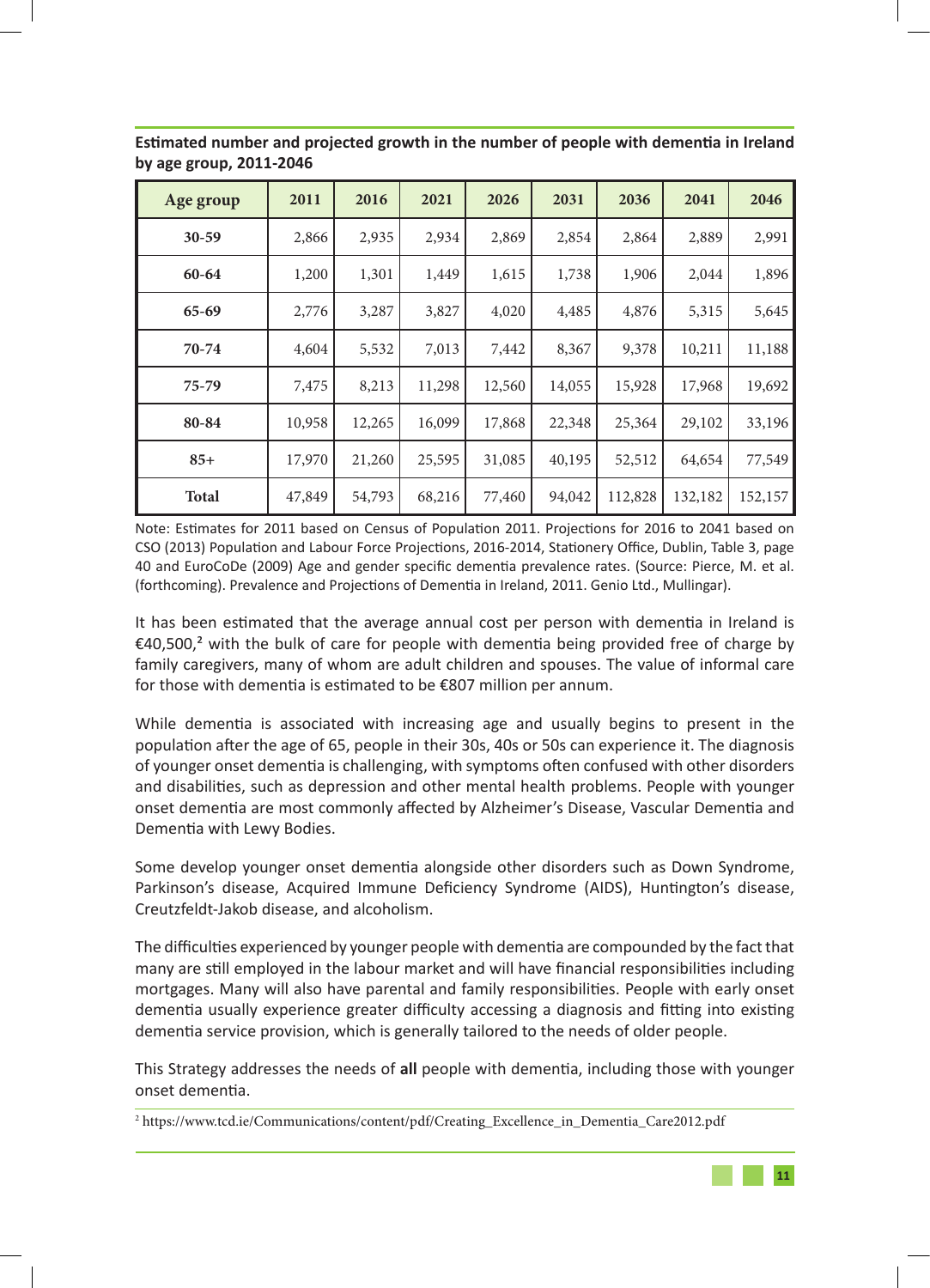## **SECTION 3 GUIDING PRINCIPLES AND PRIORITY ACTIONS**

## **Principles underpinning the Strategy**

The Irish National Dementia Strategy seeks to progress the dual and overarching principles of personhood and citizenship by enabling people with dementia to maintain their identity, resilience and dignity and by recognising that they remain valued, independent citizens who, along with their carers, have the right to be fully included as active citizens in society.

*Future Health (A Strategic Framework for Reform of the Health Service 2012- 2015)* commits to caring for more people in their homes for as long as possible, rather than in residential care.<sup>3</sup> It commits to a new concentration on keeping people healthy throughout their lifecourse, and to treating patients at the lowest level of complexity that is safe, timely, efficient and as close to home as possible. It commits to a patient-centred, flexible, community-based service. It commits to including natural supports (such as family, friends and social interactions) as much as possible. In this Strategy these commitments are reaffirmed, and all of those involved in designing and delivering services and supports to people with dementia must take account of these principles on an ongoing basis.

Dementia policy, service delivery and development should be guided by the principles of chronic disease management set out in the Department of Health's Policy Framework for the Management of Chronic Diseases.<sup>4</sup> These include:-

- A national focus on population-directed health promotion;
- The development of structured, planned care for patients with long-term chronic conditions;
- The use of information systems and registers to plan and evaluate care for individuals with chronic disease;
- The development of a model of shared care that is integrated across organisational boundaries;
- Planning care that is delivered in the appropriate setting;
- Using multidisciplinary teams in the provision of care;
- Providing a monitoring and evaluation framework for chronic disease programmes.

<sup>3</sup> http://health.gov.ie/blog/publications/future-health-a-strategic-framework-for-reform-of-the-healthservice-2012-2015/

<sup>4</sup> http://www.hse.ie/eng/About/Who/Population\_Health/Population\_Health\_Approach/Population\_Health\_ Chronic\_illness\_Framework\_July\_2008.pdf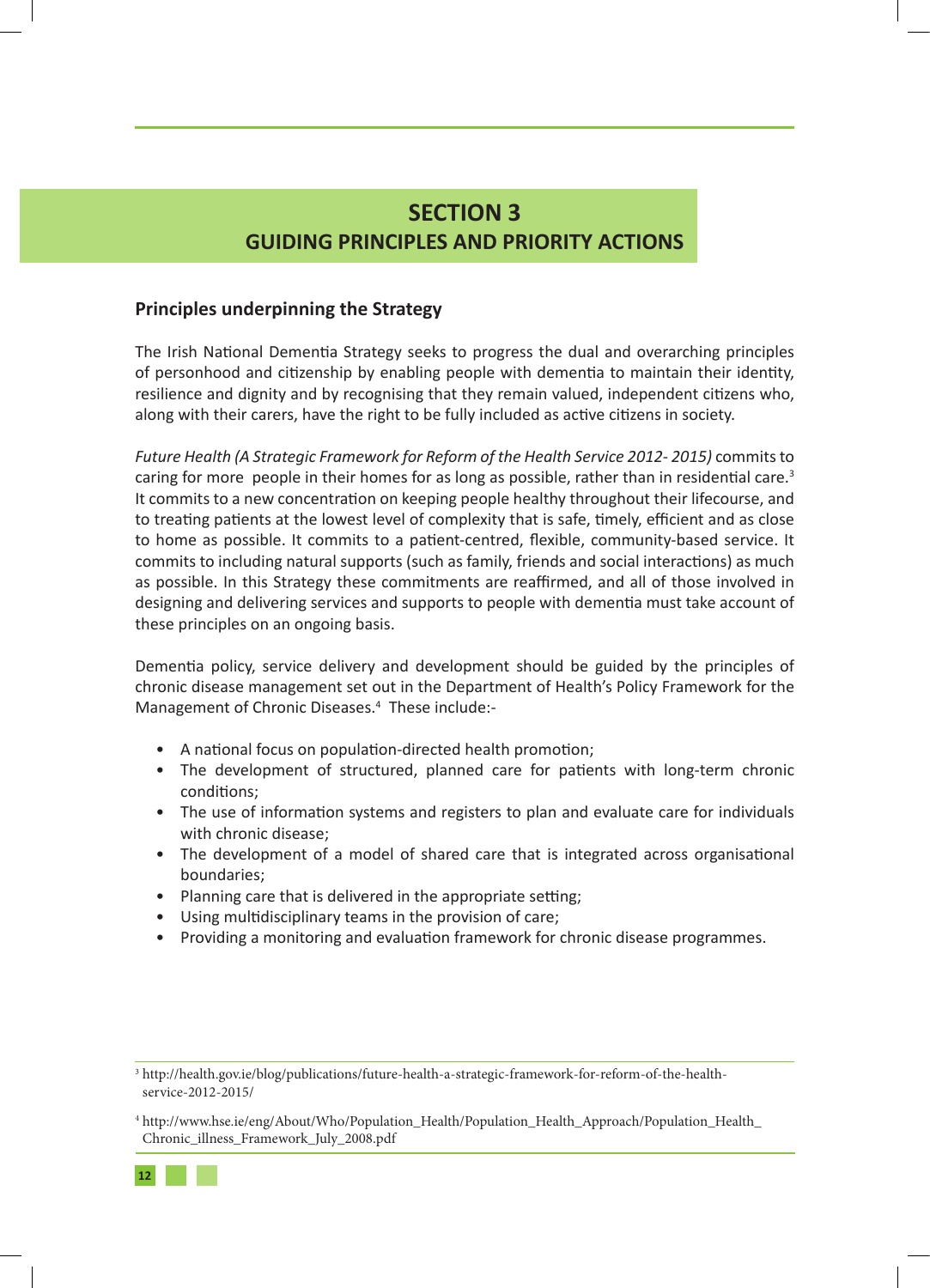This Dementia Strategy identifies a number of additional principles which should similarly underpin all approaches to care and support for those with dementia.

The Strategy seeks to translate these principles into practice through the refocusing of current service delivery to address the needs of people with dementia and their carers in a way that is responsive and flexible. Recognising that a social and clinical response is required and that dementia cuts across many areas of provision, the Strategy also emphasises the need for a 'whole community response' to dementia, with health and social care services as only one part of the package of supports that people with dementia need.

## **Key Principles**

- 1. Appropriate account should be taken of dementia in the development and implementation of existing and future health policies.
- 2. The approach of the Age Friendly Cities and Counties Programme and the Healthy Communities/Cities Programme, which is to enable people with dementia to live well as valued citizens, should be supported and encouraged, including through representation for people with dementia on Older People's Councils, the establishment of which has been committed to in the Programme for Government.
- 3. Regular assessments of palliative care need should be conducted by staff providing care to people with dementia. Staff should have the training in the principles of palliative care needed to assess palliative care need, and referral should be made to specialist palliative care services to support care provision where required. People with dementia should be supported to be cared for in the place of their choice, as far as is possible, including at the end of life.
- 4. Those who provide services/care or who interact with people with dementia, including healthcare professionals, clerical and administrative staff, volunteers and staff of external organisations, should be appropriately trained and regularly updated in dealing and communicating with those with dementia. All communications with, or material relevant to, people with dementia should have content and format that maximises accessibility and ease of understanding.
- 5. People with dementia should be supported to retain skills as much as possible.
- 6. Available resources should be deployed on the basis of need and as effectively as possible to provide services for all people with dementia, including those with earlyonset dementia and/or an intellectual disability, and should be delivered in a culturally appropriate way.
- 7. An integrated partnership approach should be taken to the planning, development, delivery, evaluation and monitoring of services for people with dementia, with the inclusion of all stakeholders from the public (i.e. local authorities and other state agencies, health and social services), private and voluntary sectors.

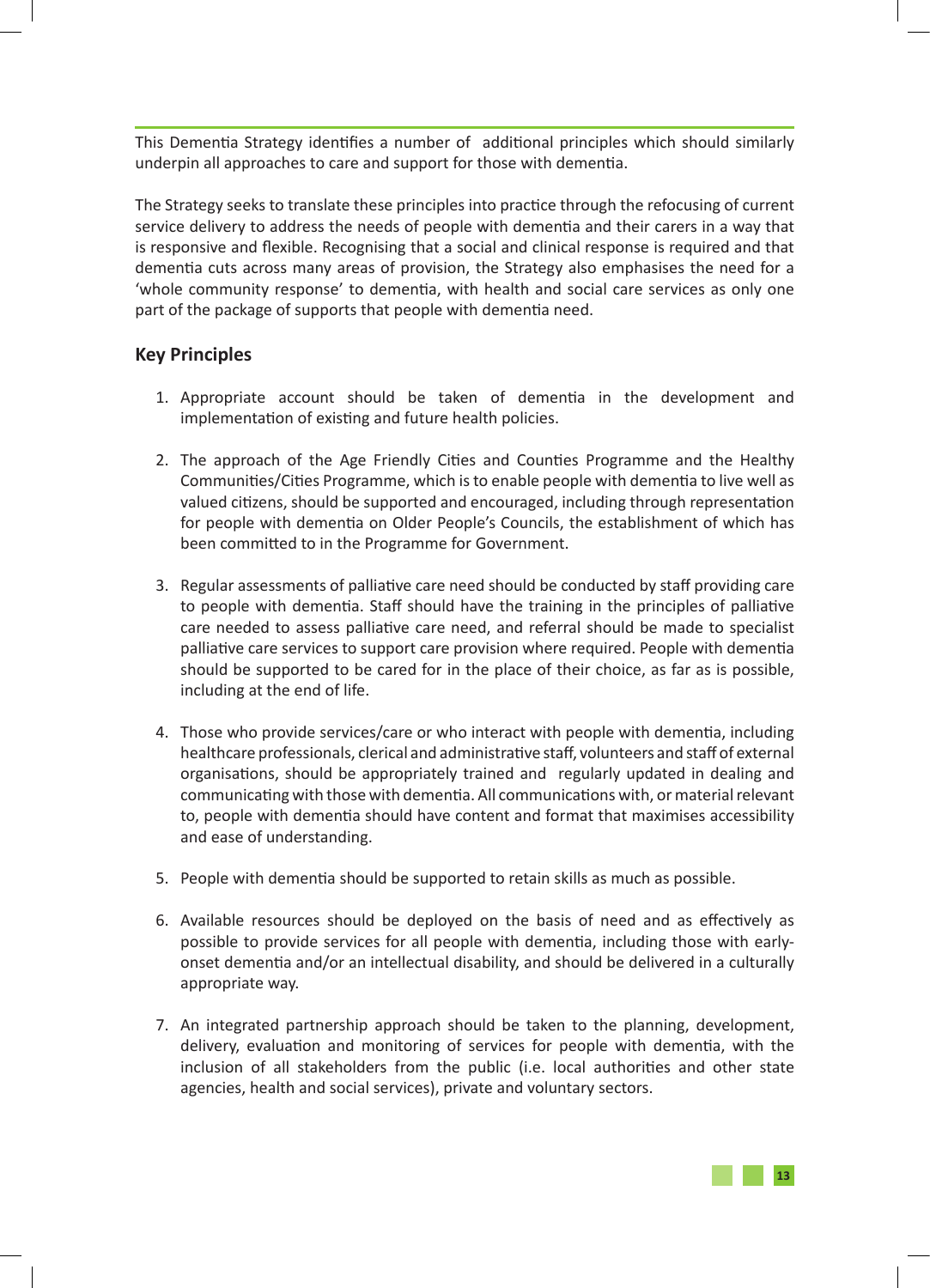8. Clinical effectiveness as a key component of safe, quality care is an underpinning principle of the National Dementia Strategy. A clinical effectiveness approach incorporating national and international best evidence will promote the delivery of integrated dementia care that is current, effective and consistent.

## **Priority Actions**

### **Better Awareness and Understanding**

- 1. Public awareness and health promotion measures will be implemented by the Health Service Executive in order to:-
	- provide a better understanding of dementia in society generally;
	- reduce the stigma that can be associated with dementia;
	- target populations particularly at risk, including people with an intellectual disability;
	- support the implementation of *Healthy Ireland* (2013)<sup>5</sup> by highlighting the modifiable lifestyle and cardiovascular risk factors which can beneficially impact on risk and time of onset of dementia, and by implementing the National Physical Activity Plan (in preparation) which will encourage the population to be more physically active.

### **Timely Diagnosis and Intervention**

- 2. The Health Service Executive will develop a National and Local Dementia Care Pathway to describe and clearly signpost the optimal journey through the system from initial presentation with worrying symptoms, through to diagnosis, including levels of intervention appropriate to need at any given time.
- 3. The following material will be developed and made available to GPs:-
	- Dementia-specific reference material to broaden skills base;
	- Guidance on national and local pathways to investigation and diagnosis;
	- Information about health and social supports available in the local community.
- 4. The Health Service Executive will develop guidance material on the appropriate management of medication for people with dementia, and in particular on psychotropic medication management, and make arrangements for this material to be made available in all relevant settings, including nursing homes.
- 5. Modifiable lifestyle risk factors, such as tobacco and alcohol use and physical inactivity, should be actively managed as part of the care plan for people with dementia.
- 6. The Health Service Executive will review existing service arrangements so as to maximise the access that GPs and acute hospital clinicians have to specialist assessment and diagnosis of dementia, including Old Age Psychiatry, intellectual disability services, geriatric medicine, neurology services and memory clinics.

<sup>5</sup> http://www.hse.ie/eng/services/publications/corporate/hieng.pdf

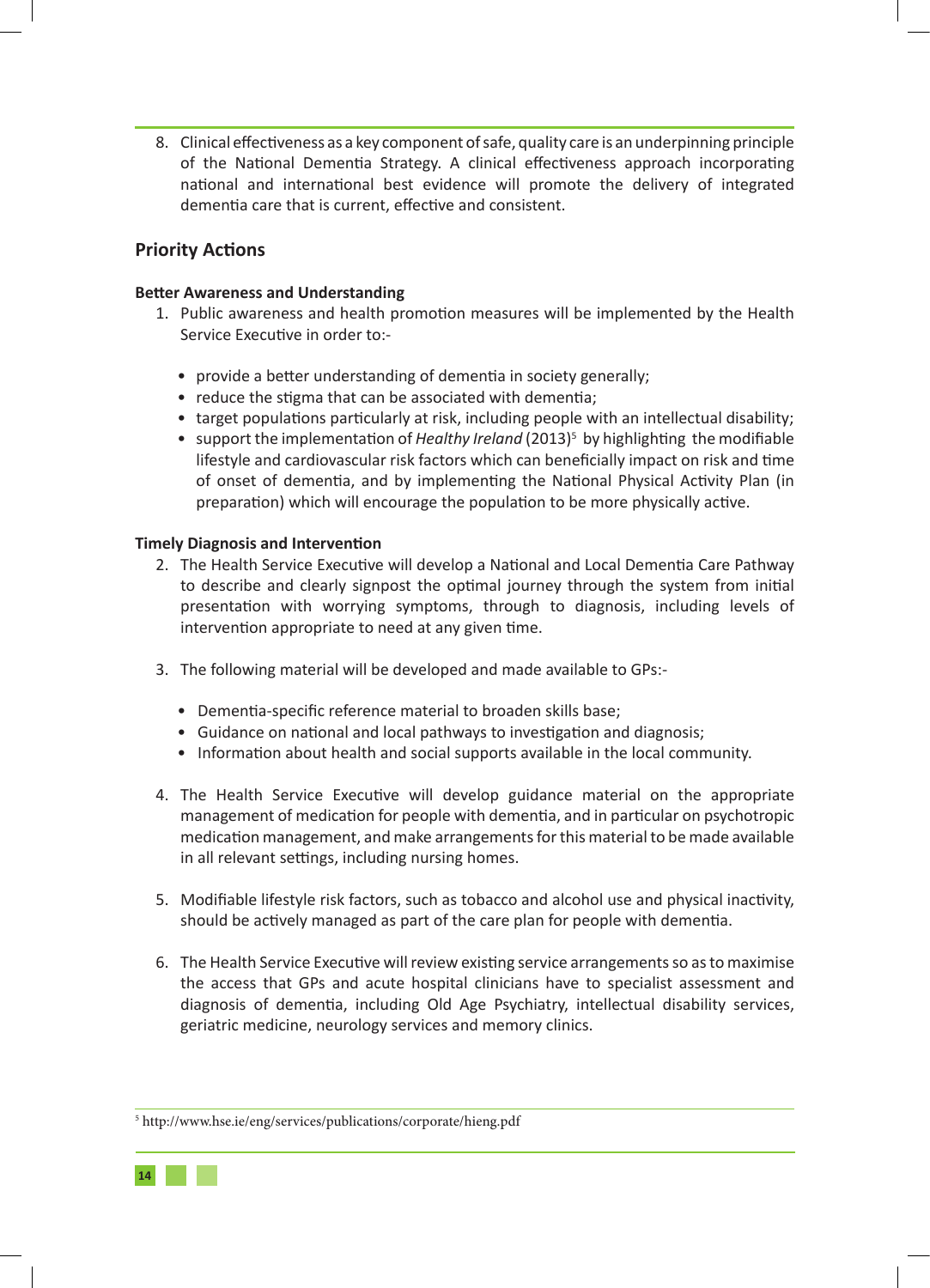### **Integrated Services, Supports and Care for People with Dementia and their Carers**

- 7. The Health Service Executive will critically review health and personal social services for people with dementia to:-
	- identify gaps in existing provision, and
	- prioritise areas for action in accordance with resource availability, with priority being given to the most urgent deficits that can be addressed either within or by reconfiguring existing resources.
- 8. The Health Service Executive will consider how best to configure resources currently invested in home care packages and respite care so as to facilitate people with dementia to continue living in their own homes and communities for as long as possible and to improve the supports available for carers.
- 9. The Health Service Executive will evaluate the potential of assistive technology to provide flexible support both to carers and to people with dementia.
- 10. In line with the health promoting health service model, the Health Service Executive will ensure that information on how to access advocacy services, voluntary organisations and other support services is routinely given to people with dementia and their families/ carers.

#### **Training and Education**

11. The Health Service Executive will engage with relevant professional and academic organisations to encourage and facilitate the provision of dementia-specific training, including continuous professional development, to relevant occupational and professional groups, including peer-led support and education for GPs, and to staff of nursing homes.

#### **Leadership**

- 12. Clear overall responsibility for dementia will be assigned to a person at senior management level within the Health Service Executive.
- 13. The Clinical Strategy and Programmes Division of the Health Service Executive will establish a Workstream on Dementia Care as part of its Integrated Care Programme for Older Persons, in recognition of the complexity of the illness and the need for leadership and integration across all relevant Health Service Executive Directorates.
- 14. Within primary care services, a named key worker will be be appointed to play a key role in co-ordinating each patient's care and promoting continuity, and ensuring that the patient knows who to access for information and advice.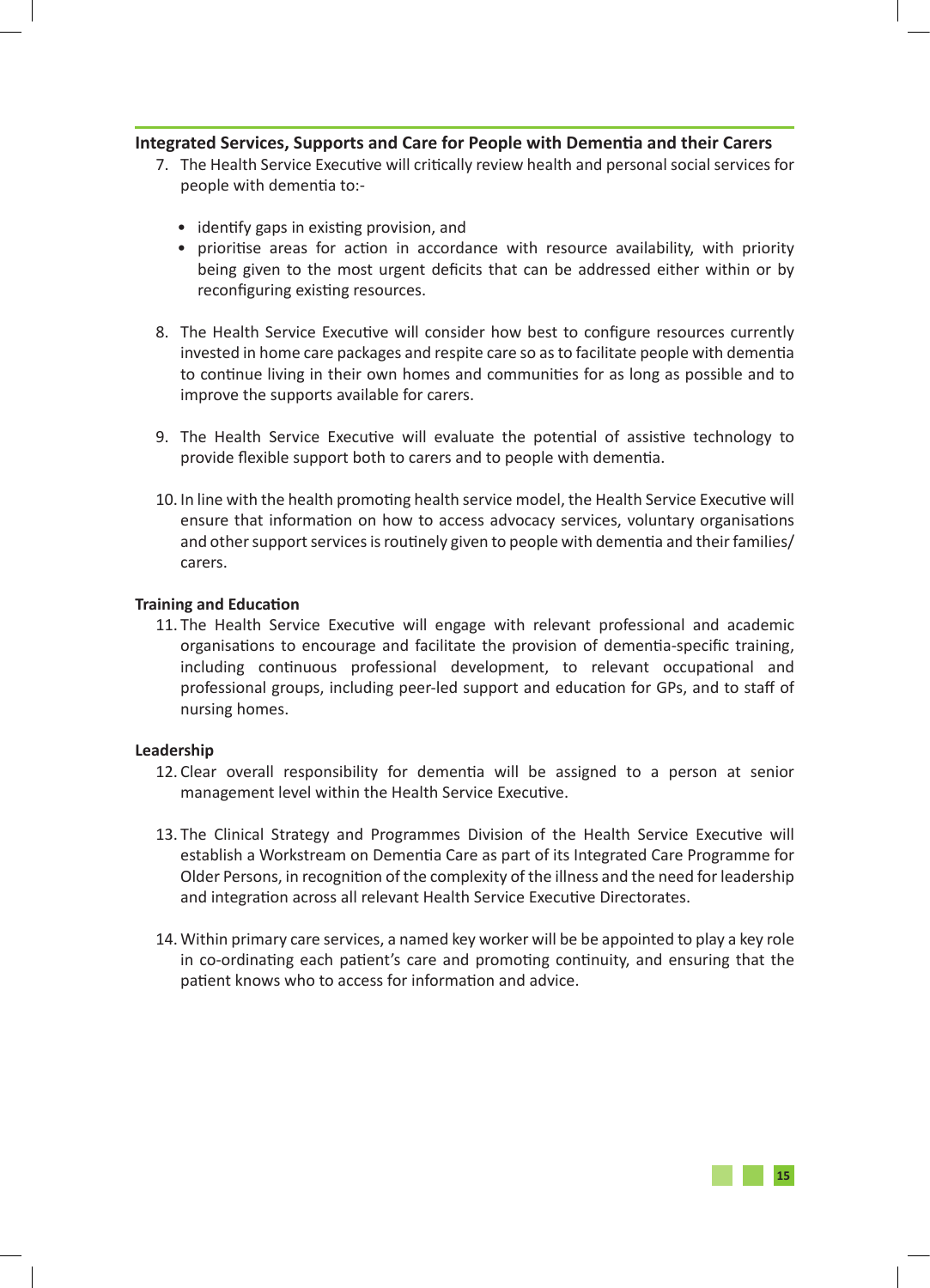## **SECTION 4 BETTER AWARENESS AND UNDERSTANDING OF DEMENTIA**

## *Stigma and misunderstanding can have a devastating impact on all stages of a person's journey through dementia (WHO, 2012)*

### **OBJECTIVES**

More humane, well-informed, positive public attitudes to dementia, leading to reduced stigma and to increased readiness in communities to support people with dementia.

Increased awareness and better understanding of brain health, dementia and the overall consequences (positive and otherwise) of receiving a timely diagnosis of dementia.

While many of us know someone with dementia, the general public's understanding of the illness is low. Dementia is often incorrectly understood as being a normal part of growing older rather than an organic brain disease. Many are not aware of the range of symptoms other than memory problems associated with dementia. What many people understand to mean "dementia" corresponds to the later stages of the disease. The helplessness associated by many with advanced dementia brings with it a fear and a stigma which makes the lived experience of people with dementia even worse.

While dementia care can be extremely challenging, particularly for family caregivers, the knowledge that people with dementia can live well in the community, with the necessary statutory, voluntary and community supports in place, may encourage those experiencing early signs and symptoms to come forward for diagnosis and support. It may also reduce any reluctance among health practitioners to make and communicate a diagnosis. Better awareness facilitates enhanced involvement with and support from the wider community. It gives carers, family members and friends an understanding and appreciation of the situation of the person affected by dementia and it reduces fear for all involved.

The need to challenge the stigma associated with dementia was highlighted on a number of occasions during the consultation process.

In a major report on the stigma that can be associated with dementia, Alzheimer's Disease International (2012)<sup>6</sup> made ten key recommendations:-

- Educate the public;
- Reduce isolation of people with dementia;
- Give people with dementia a voice;
- Recognise the rights of people with dementia and their carers;

6 http://www.alz.co.uk/research/WorldAlzheimerReport2012.pdf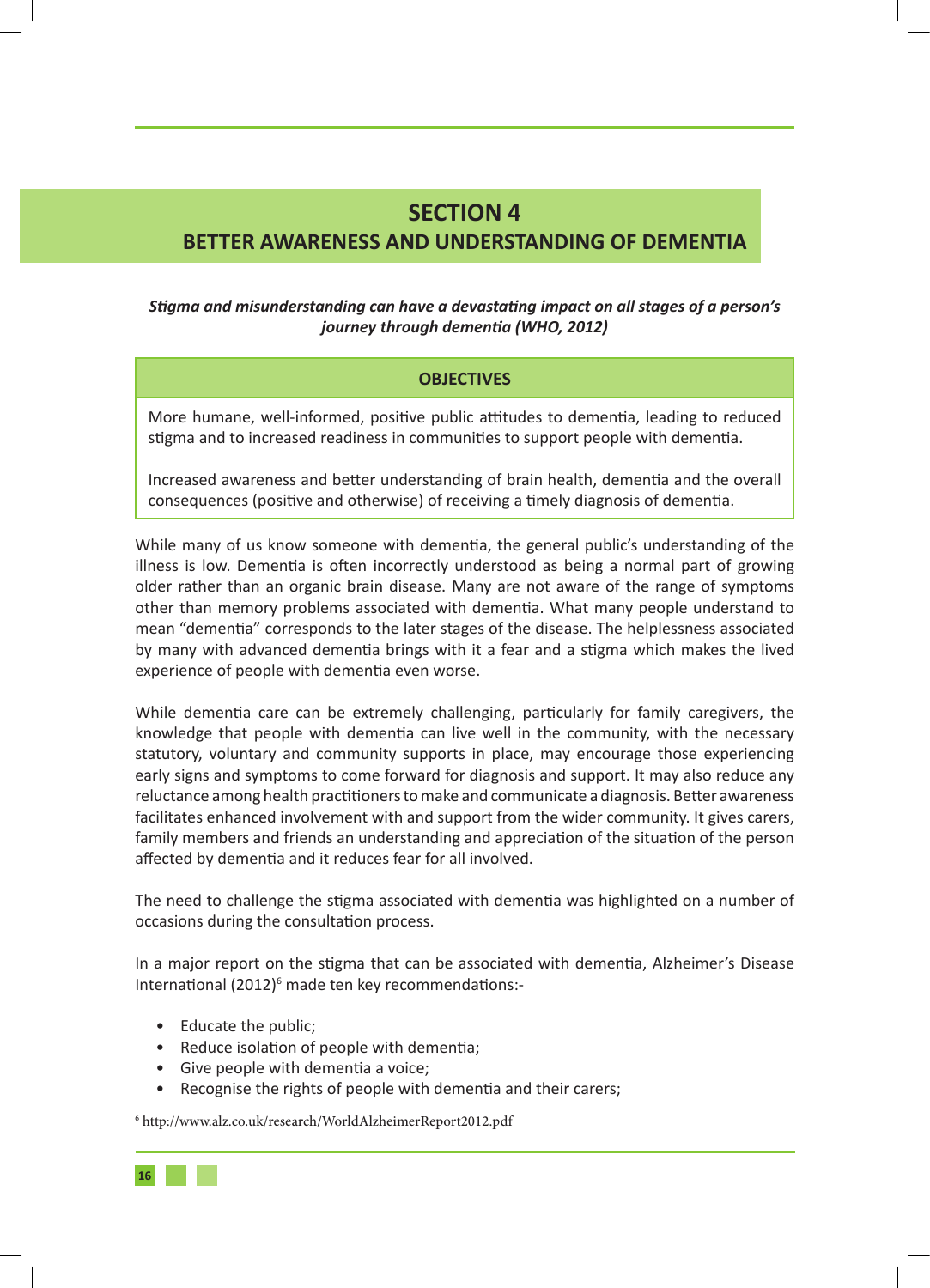- Involve people with dementia in their local communities;
- Support and educate informal and paid carers;
- Improve the quality of care at home and in care homes;
- Improve dementia training of primary healthcare physicians;
- Call on governments to create national Alzheimer's disease plans;
- Increase research into how to address stigma.

Organisations such as the Alzheimer Society of Ireland (ASI) and the Dementia Services Information and Development Centre (DSIDC) have, for a number of years, played a critical role in promoting awareness and challenging stigma. The ASI has focused on creating awareness among the general public. The DSIDC focuses on healthcare professionals' awareness and training about dementia.

#### **Awareness of modifiable risk factors for dementia**

Although no cure for dementia is currently available, research has found that there are a number of ways to decrease the risk of getting dementia or delay the age of onset. It has been reported that, by delaying onset by two years, prevalence rates would be reduced by 20% and by delaying onset by five years, prevalence rates could be halved.

Evidence now suggests that lifestyle factors which impact on cardiovascular health (e.g. smoking, obesity, and physical inactivity) can also impact on dementia. Diabetes and hypertension impact on dementia risk, so modifiable behaviours which contribute to these conditions are also relevant to dementia. Social isolation and levels of cognitive activity seem to play a part too.

Non-modifiable risk factors associated with dementia include age, gender and genetics.

The need for primary prevention and better public awareness featured strongly in the public consultation process.

#### **DEMENTIA-FRIENDLY COMMUNITIES**

*More supportive attitudes in society, regarding people with dementia first and foremost as people, for whose particular needs adaptations may need to be made just as they are for many other groups, would make it much easier for people with dementia to continue to participate in society. In turn, increased involvement in society may help to normalise dementia in a way that is long overdue (Nuffield Council on Bioethics, 2009).<sup>7</sup>*

<sup>7</sup> http://nuffieldbioethics.org/wp-content/uploads/Dementia-Chapter-4-Dementia-and-society.pdf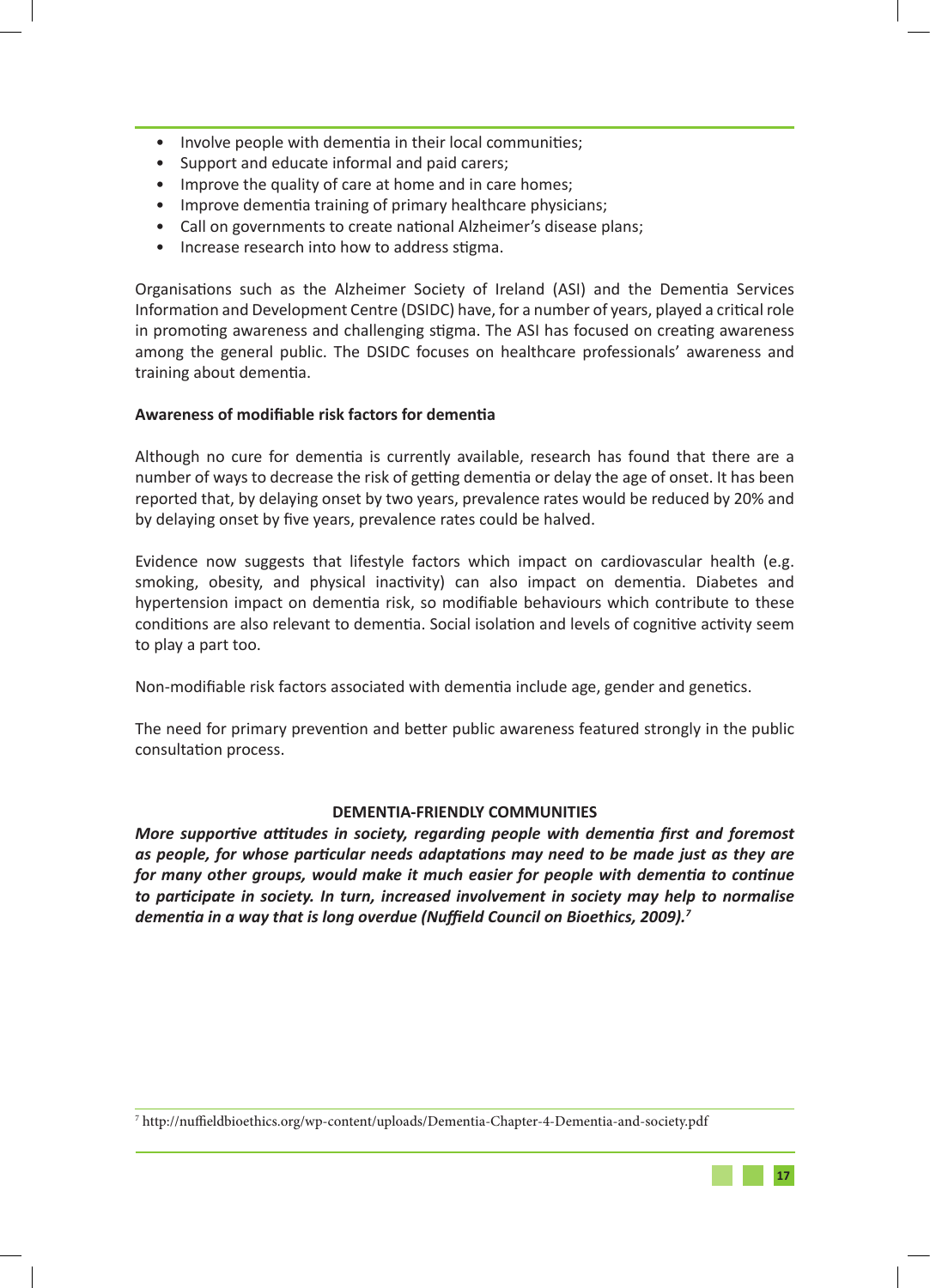Because dementia requires both a medical and a societal response, a "whole community" approach is needed, particularly in the earlier stages of the condition. Communities are key to ensuring that staying at home with dementia is a feasible option. A combination of formal and informal supports offers the best opportunity to produce the optimal outcome for the person with dementia and their carers. Examples of community supports currently available for people with dementia include Alzheimer Cafés, social clubs, arts-based activities, family carer training and peer-led support groups.

The Irish Age Friendly Cities & Counties Programme is a national initiative aimed at improving quality of life for older people at local level. Under the Programme, key public, private and voluntary sector agencies come together under the aegis of the Local Authorities to ensure that their combined resources are used optimally in delivering necessary services to older people. The Age Friendly Programme includes the establishment of Older People's Councils where older people can raise issues of concern. It is expected that all Local Authorities will have adopted, or committed to adopting, the Age Friendly Programme by the end of January 2015.

The Alzheimer Society of Ireland (ASI) is leading a Dementia Friendly Communities (DFC) initiative that aims to transform villages, towns, cities and communities into better places to live for people with dementia. There are now seven communities of interest across the country being supported to deliver a range of DFC activity including community education, developing volunteering, supporting local business to become dementia friendly and improving the social and physical environments.

Dementia Friendly Communities seek to encourage more collaboration between nongovernmental organisations (NGOs) and local services, and ensure that there is a better awareness, understanding, and sensitivity throughout the local community about the needs of people with dementia.

During the consultation process, respondents noted the key role that communities should play in normalising the lived experience of people with dementia.

## *PRIORITY ACTION 1 IN SECTION 3 RELATES TO THIS ACTION AREA*

## **ADDITIONAL ACTION**

The Department of Health and the Health Service Executive will consider how best to promote a better understanding of and sensitivity to dementia among staff of frontline public services, as part of the Health-Promoting Health Service Executive Initiative.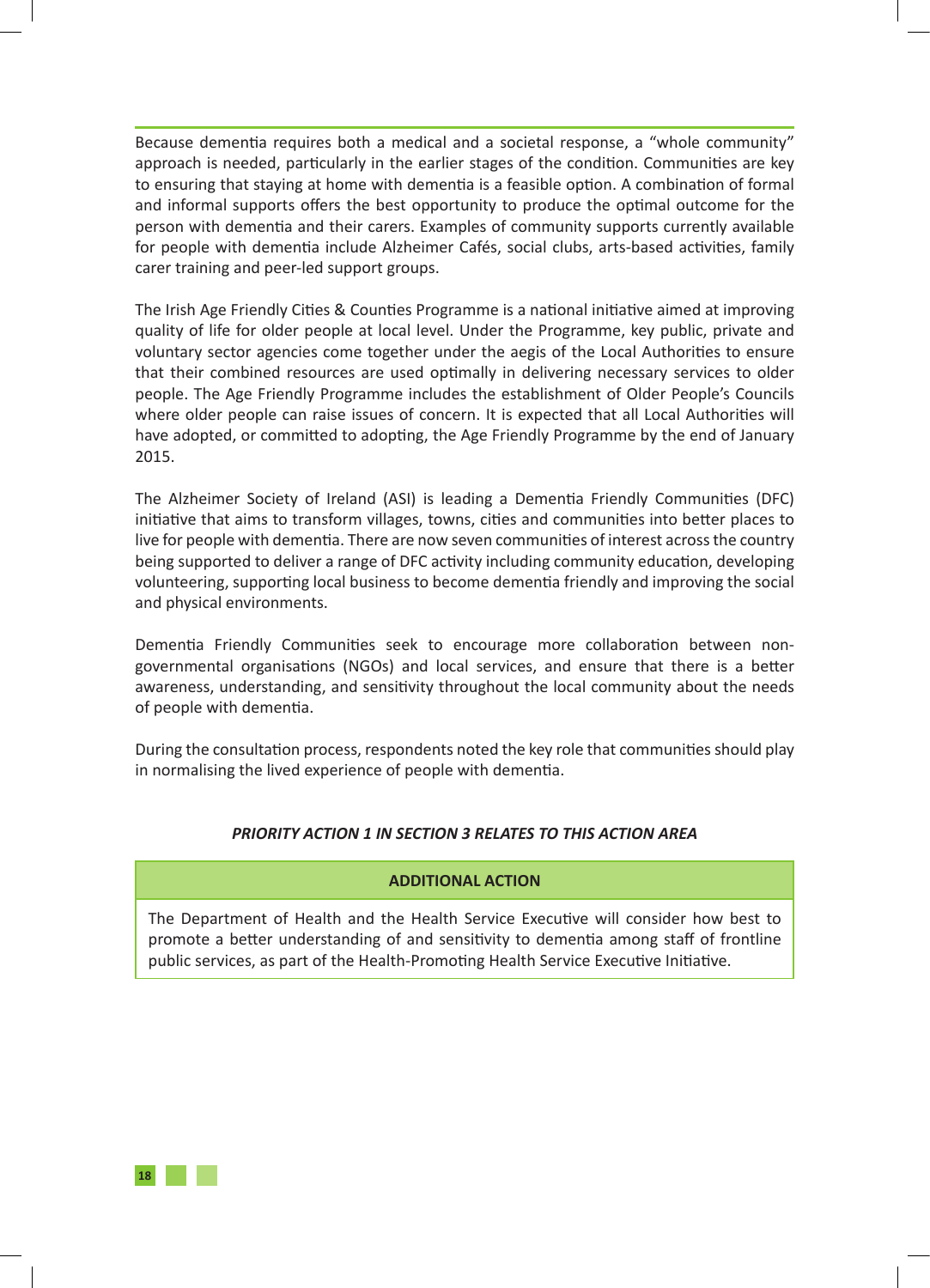## **SECTION 5 TIMELY DIAGNOSIS AND INTERVENTION**

*Contrary to social misperception, there is a very great deal that can be done to help people with dementia. Services need to be re-engineered so that dementia is diagnosed early and well and so that people with dementia and their family carers can receive the treatment, care and support following diagnosis that will enable them to live as well as possible with dementia (Department of Health (UK), 2009)<sup>8</sup>*

#### **OBJECTIVES**

People receive a timely diagnosis of dementia and dementia sub-type.

People know to approach their GP if they have concerns about their cognitive health.

GPs are supported to assess, diagnose and to provide information on brain health and on dementia as necessary.

Healthcare professionals advise people who have concerns about their cognitive health to go to their GP.

Clear information on accessing assessment and diagnostic services to be available to GPs, in the first instance, and then to other health and social care professionals.

As much specialist expertise as possible to be available regionally to ensure appropriate investigation and timely diagnosis of dementia in primary, mental health, acute and long term care services.

Sensitive disclosure of a diagnosis and discussion of dementia, taking an individualised and person-centred approach.

Following a diagnosis, people with dementia and their carers know where to seek help or support, who to talk to about accessing services or entitlements and where to go for information.

Availability of a range of flexible, community-based supports that draw on and integrate community and voluntary organisations and mainstream services as well as health and social care services.

<sup>8</sup> https://www.gov.uk/government/uploads/system/uploads/attachment\_data/file/168220/dh\_094051.pdf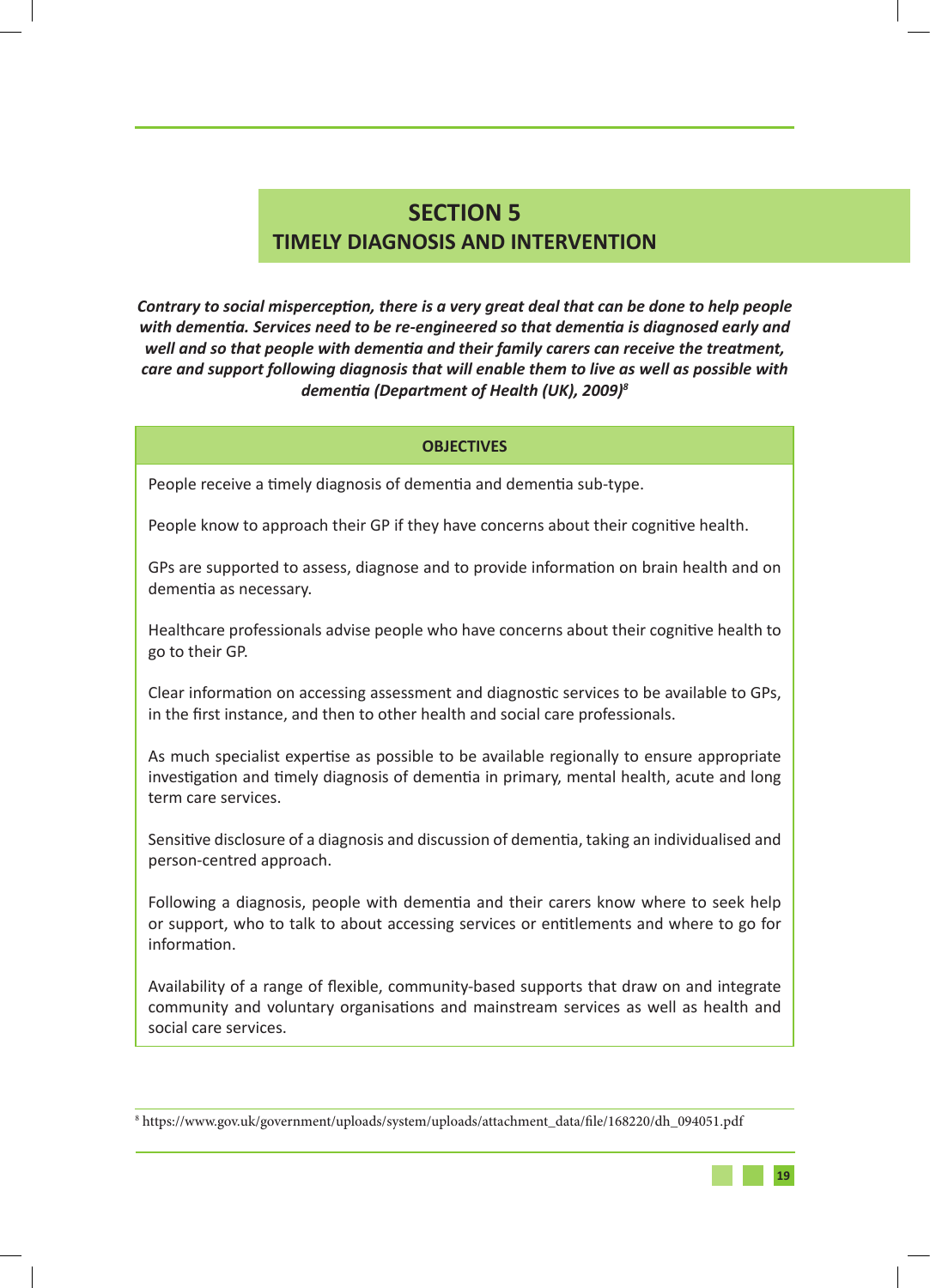## **Timely diagnosis**

A timely diagnosis is one that is made and communicated at a time and in a way that best matches the physical, emotional, medical, and other needs of the patient, their families, and carers.

Dementia is, by and large, irreversible but a diagnosis can facilitate a better understanding of the illness and open a channel to information, supports and medication.

A recent systematic review has found that there is no evidence that general population screening for dementia would lead to improved clinical or psychosocial outcomes. Clinical guidelines are unequivocal in this regard. There may however be merit in targeted screening for persons with an intellectual disability, including Down Syndrome given the high rate/typically early age of onset of dementia in this population. The value of establishing a reliable baseline for these groups will be examined further by the Department of Health.

The General Practitioner (GP) is usually the first contact when concerns about thinking or memory arise. The GP role involves identifying those with symptoms that may indicate dementia, excluding any other possible diagnoses and referring on to specialist services. GPs will also have an ongoing role supporting patients and their families throughout their illness.

However, some of the difficulties identified by GPs in diagnosing dementia include:-

- difficulty differentiating normal ageing from signs and symptoms of dementia;
- lack of confidence;
- the belief that nothing can be done for someone with dementia;
- concerns about the impact of the diagnosis on the patient;
- fear of making a wrong diagnosis.

A dementia reference guide for GPs entitled "Dementia - Diagnosis & Management in General Practice" was published by the Irish College of General Practitioners in 2014.<sup>9</sup> This document focuses on key aspects of dementia care including timely diagnosis, early intervention, activation of social supports, multidisciplinary approaches, legal issues and the appropriate use of medication in primary care.

While GPs play a key role in diagnosis, a confirmatory definitive diagnosis and identification of the dementia sub-type remains a specialist task. Accurate diagnosis and subtyping has become more important for a number of reasons, including the ability to tailor treatments for Alzheimer's Disease and Vascular Dementia and because of the need to avoid the potentially serious side-effects of antipsychotic drug use in people with Dementia with Lewy Bodies. The earlier the stage of dementia, the more difficult it is to make this diagnosis. The same is true for atypical or complex presentations and cases presenting under 65 years. Neurologists, Geriatricians, Old Age Psychiatrists and Memory Clinics all have a role in dementia diagnosis and subtyping.

<sup>9</sup> http://www.icgp.ie/go/library/catalogue/item/7BA666D7-BE51-45F2-138D256A9F394D34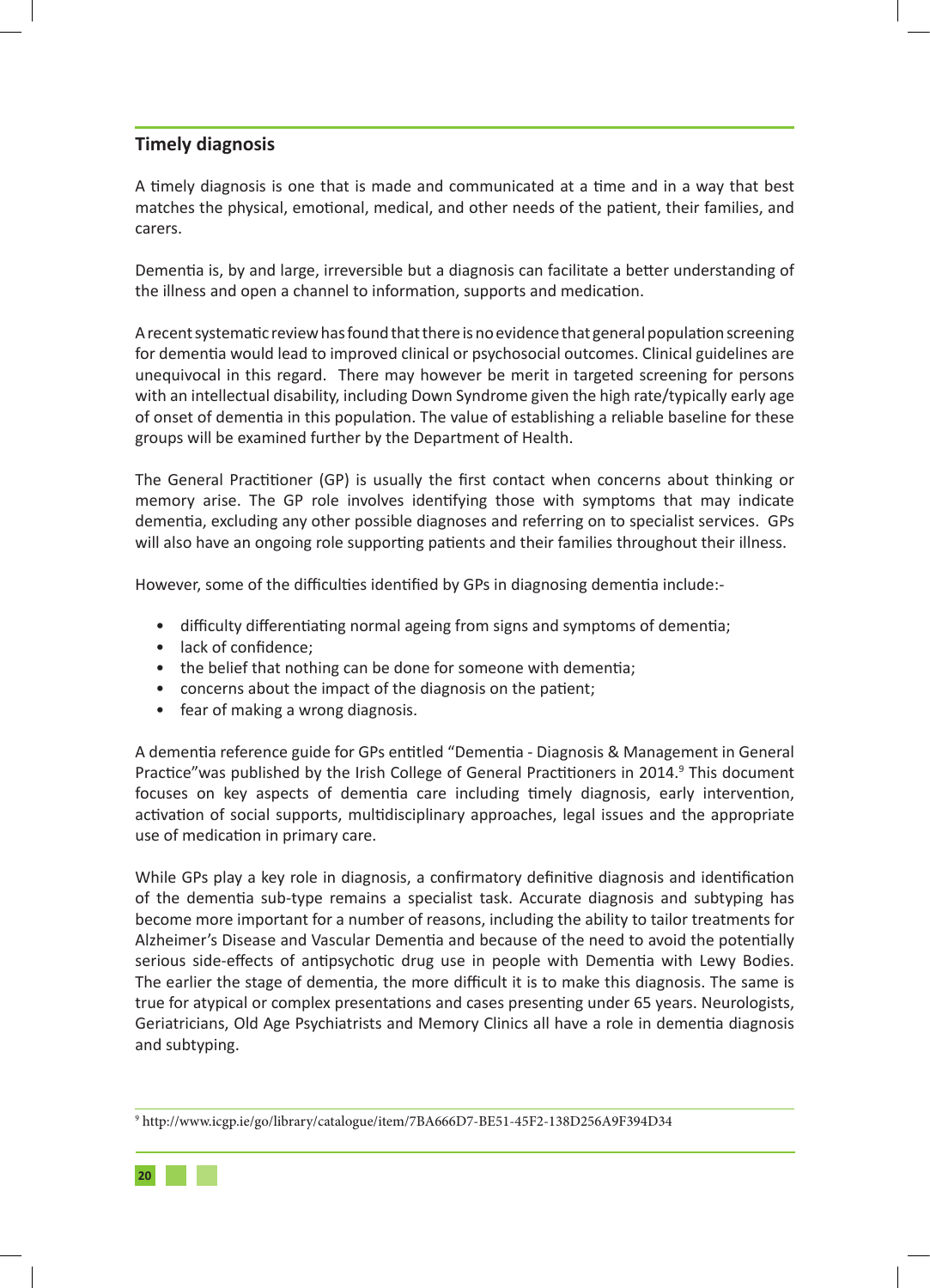Where Memory Clinics are available, referral pathways will be clarified, with agreed GP workup, use of common referral templates and appropriate triage of referrals. These measures will ensure that patients receive an appointment and access to specialist opinion in as timely a manner as possible. Old Age Psychiatry plays a key role at all stages of dementia care, from detection, assessment and diagnosis, right through to care for people with dementia of all types, at all stages of the illness trajectory and in all clinical contexts.

During the consultation process, there was a general consensus that timely diagnosis is essential for ensuring timely interventions. Respondents highlighted the need to develop a structured and standardised education programme for health professionals in this regard. A number of respondents stressed the need for systems, structures and age appropriate services specifically to promote timely diagnosis of people experiencing early onset dementia, including people with Down Syndrome.

Following a diagnosis, the person with dementia will need considerable emotional and practical support. Local, well-co-ordinated support services are needed to assist people and their families to cope with the choices and dilemmas confronting them at this often distressing and challenging time.

Availability of relevant information and guidance can greatly assist those who have dementia and those who care for them. The information needs of people with dementia and their families include:-

- the signs and symptoms of dementia;
- its course and prognosis;
- medications;
- local care and support services;
- support groups;
- sources of financial and legal advice, and advocacy;
- the income supports available for those with an illness/disability and for those with caring responsibilities $10$ ;
- medico-legal issues, including driving; and
- local information sources, including libraries and voluntary organisations.

There is uncertainty among people with dementia and their carers about where to seek help or support, who to talk to about living and coping on a daily basis with dementia, about where to access services or entitlements and about where to go for information.

The Alzheimer Society of Ireland rolled out a Dementia Advisor programme in July 2014, employing seven Dementia Advisers across the country.<sup>11</sup> Their specific mandate is to provide

<sup>&</sup>lt;sup>10</sup> The Department of Social Protection provides a range of payments and supports that people with dementia might qualify for, including State pensions and illness and disability payments, such as Illness Benefit, Disability Allowance or the Invalidity Pension. Workplace supports and payments to facilitate participation by people with disabilities in the labour force include the Partial Capacity Benefit and the Wage Subsidy scheme. In addition, family carers may qualify for Carer's Allowance or Carer's Benefit and the Respite Care grant. Further information is available at www.welfare.ie

<sup>11</sup> http://www.alzheimer.ie/Services-Support/About-our-Services/Dementia-Advisor.aspx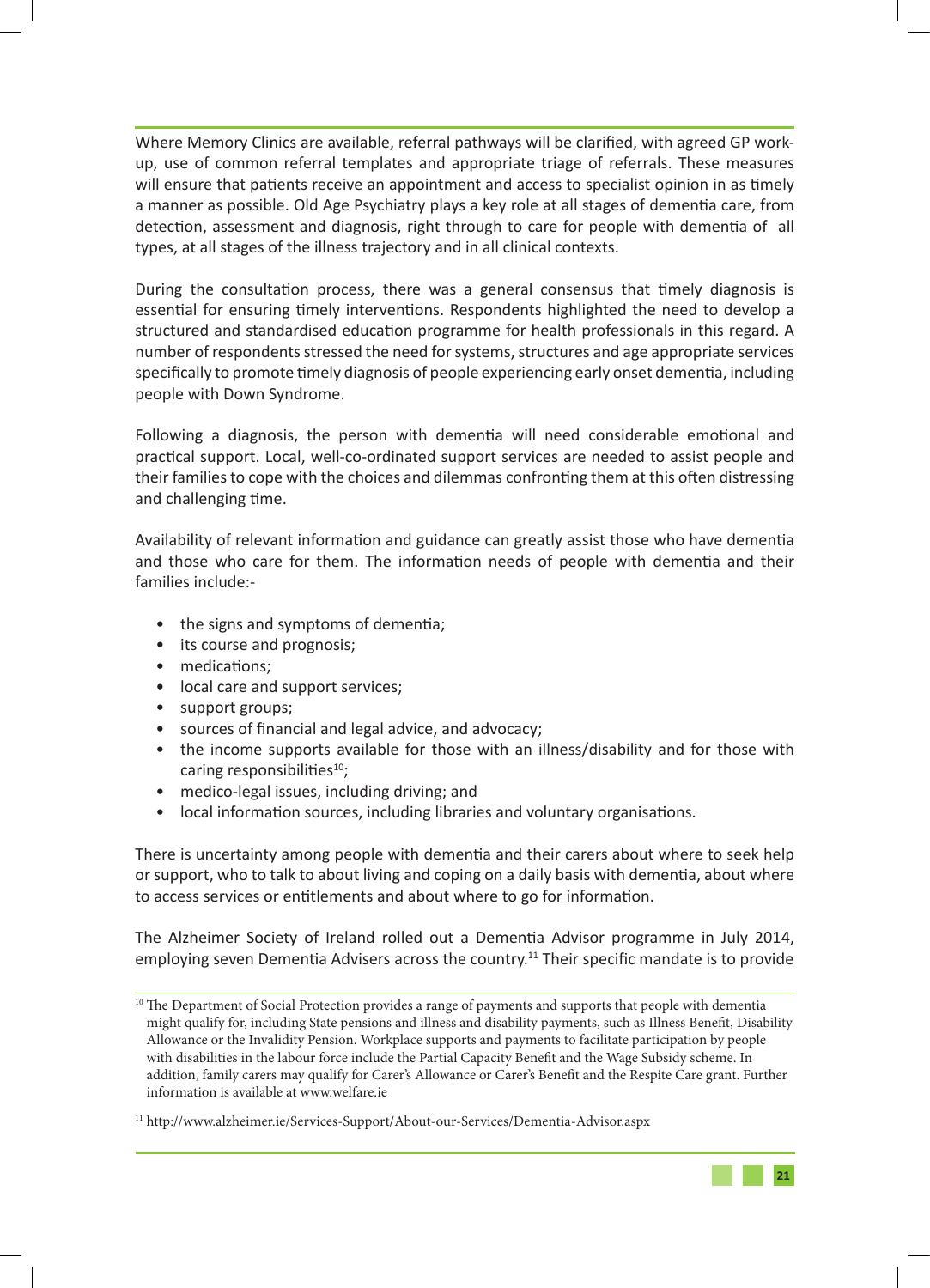support and information to people with dementia and their carers living in the community. They will have a strong presence on the ground and work closely with Primary Care Teams, keyhealth and social care professionals and service providers locally in order to signpost people to the resources that are available locally as well as provide timely information and social support.

It is not appropriate simply to assume that people with dementia are unable to make their own decisions. The independence of individuals should be protected for as long as possible and, as far as possible, according to their will and preferences. It is intended that the Assisted Decision-Making (Capacity) Bill 2013, when enacted, will support and protect people with dementia who lack or will shortly lack capacity to make and communicate decisions.<sup>12</sup>

## **Supporting carers of people with dementia**

Ireland's first **National Carers' Strategy** was published in 201213:-

- to progress the development of supports and services;
- to recognise and respect carers as key partners and to support them to maintain their own health and wellbeing;
- to enable carers to care with confidence;
- to empower them;
- to enable them to participate as fully as possible in economic and social life.

The majority of people with dementia live in their own communities and carers are the cornerstone of care for these people. Dementia is an illness which places huge demands on family caregivers and can adversely affect carers' health, psychological well-being, finances, social life and the carer/care-recipient relationship. Apart from being very stressful for the primary caregiver, caring can seriously affect other family members, including children, grandchildren and siblings. Furthermore, given the degenerative nature of dementia, care is characterised by continuous adjustment and adaptation. Unlike many other forms of informal care, caring for a relative with dementia can extend around the clock. A survey of Alzheimer Society of Ireland family caregivers indicates that, of the individuals caring for a person in middle to late stages of dementia, 69% will be providing 14 or more hours per day of care.<sup>14</sup>

Services such as day care, home help and particularly home care packages can clearly assist family caregivers to continue providing care, but their availability is uneven. Given the intensive nature of caring for someone with dementia, particularly during its later stages, respite services which are responsive and tailored to the needs of the person with dementia as well as the carer can make a vital contribution to achieving the best possible outcomes for all.

<sup>12</sup> http://www.oireachtas.ie/documents/bills28/bills/2013/8313/b8313d.pdf

<sup>13</sup> http://health.gov.ie/blog/publications/national-carers-strategy/

<sup>14</sup> https://www.alzheimer.ie/Alzheimer/media/SiteMedia/An-Economic-Perspective-of-Dementia-Care-in-Ireland-%28full-version%29.pdf?ext=.pdf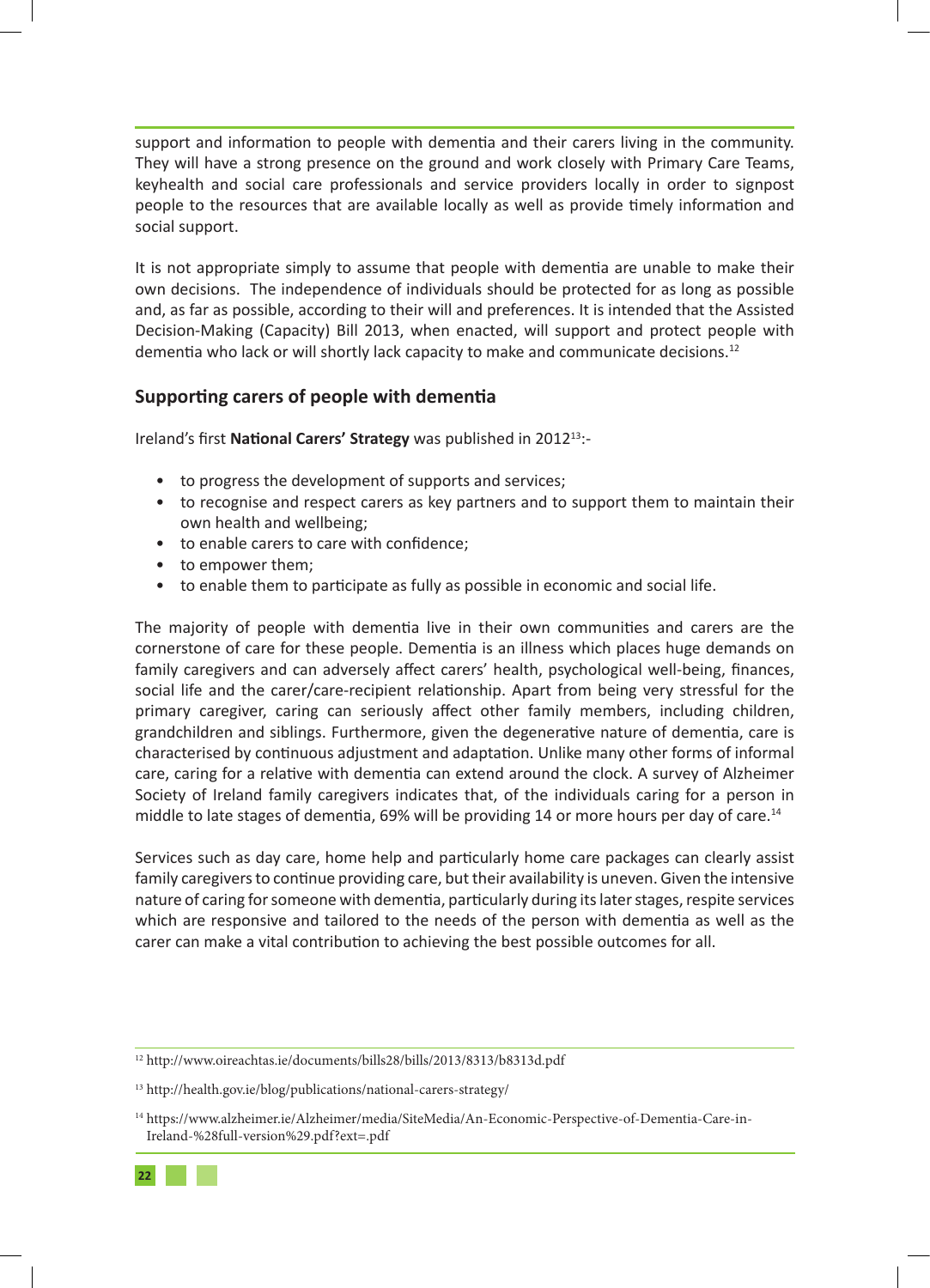The Health Service Executive is committed to implementing a Single Assessment Tool (SAT) for older people to assess need and allocate services and supports in the most effective way possible. The SAT will include provision for assessment of the position and needs of carers as well as of those being cared for.

Assistive technology ranges from very simple tools, such as calendar clocks and touch lamps, to high-tech solutions such as satellite navigation systems to help find someone who has gone missing. These modifications and technologies can promote independence and autonomy, both for the person with dementia and those around them, and can reduce the stress on carers, improving their quality of life, and that of the person with dementia. The consent of the person with dementia should, where possible, be sought and obtained for the use of assistive technology.

It must be noted that there are limitations to what assistive technologies can achieve, and there are a range of ethical issues that must be considered. The person with dementia should be involved in the decision to use assistive technology and their consent always sought and given, where possible.

## **PRIORITY ACTIONS 2 TO 6 IN SECTION 3 RELATE TO THIS ACTION AREA**

## **ADDITIONAL ACTIONS**

The Health Service Executive will implement the National Consent Policy (Health Service Executive – May 2013). $15$ 

The Health Service Executive will promote an awareness of the Assisted Decision-Making (Capacity) Bill, when enacted, to ensure that people with dementia are supported to participate in all decisions that affect them, according to their will and preference.

The Health Service Executive will consider the provision of Dementia Advisors on the basis of the experience of demonstrator sites, with an appropriate number of such Advisors to be dedicated to the needs of those with early-onset dementia.

The Health Service Executive will examine the issues arising regarding the assessment of those with Down Syndrome and other types of intellectual disability given the early age of onset of dementia for these groups and the value of establishing a reliable baseline.

<sup>15</sup> http://www.hse.ie/eng/about/Who/qualityandpatientsafety/National\_Consent\_Policy/National%20 Consent%20PolicyMay14.pdf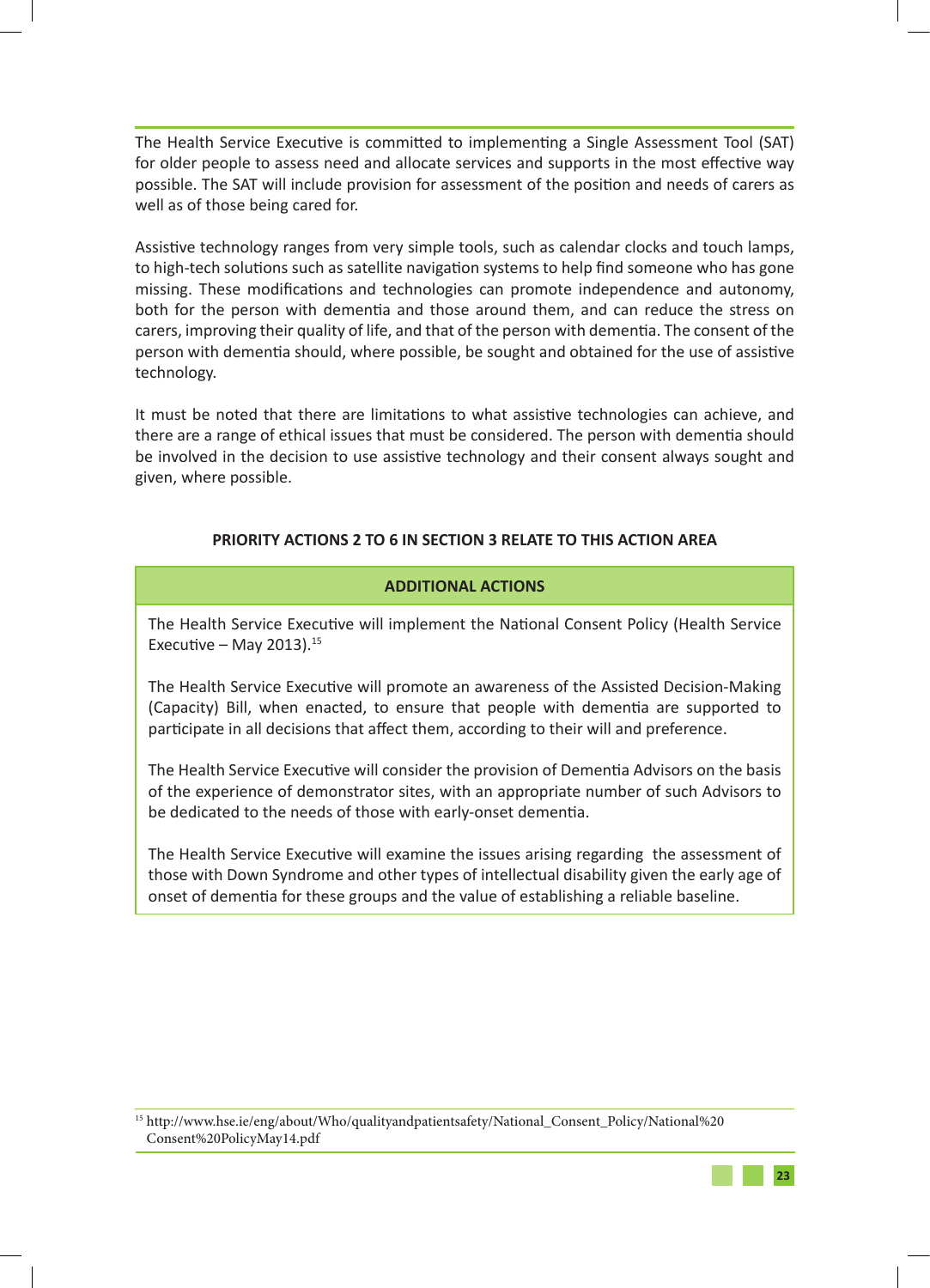## **SECTION 6 INTEGRATED SERVICES, SUPPORTS AND CARE FOR PEOPLE WITH DEMENTIA AND THEIR CARERS**

#### **OBJECTIVES**

Better availability of a range of person-centred, flexible and responsive services that encourage people with dementia to make decisions around their care and that respect their will and preferences from diagnosis through to end-of-life care.

Better co-ordination, integration and smoother transitions between primary, secondary, mental health, community care, acute, long term and palliative care services.

National and local care pathways that signpost people with dementia and their carers and health and social care professionals to the right care, in the right place and at the right time.

People with dementia should be enabled and assisted to access and navigate the health and social care system.

People with dementia should be facilitated to remain living in their own homes and to maintain existing roles and relationships for as long as possible, supported by the wider community along with primary, secondary and community care services. As much support as possible should be given to informal and family carers who care for people with dementia at home.

An integrated and multi-disciplinary response by community services, primary care and secondary care to support people with dementia and their carers.

Hospitals should be dementia-friendly from admission to discharge/death. This includes environmental aspects as well as clinical support.

When admission to acute care is necessary, people with dementia should be treated and supported in an expeditious manner, spending no longer than is absolutely necessary in an acute bed and discharged back into the community.

Staff in all care settings should have the necessary training for treating and supporting a person with dementia, including training in palliative approaches that are appropriate for people with dementia.

There should be a range of long-term care options designed to comply with best practice architectural principles and staffed by competent and skilled personnel trained to address the complex and unique needs and preferences of people with dementia of all ages.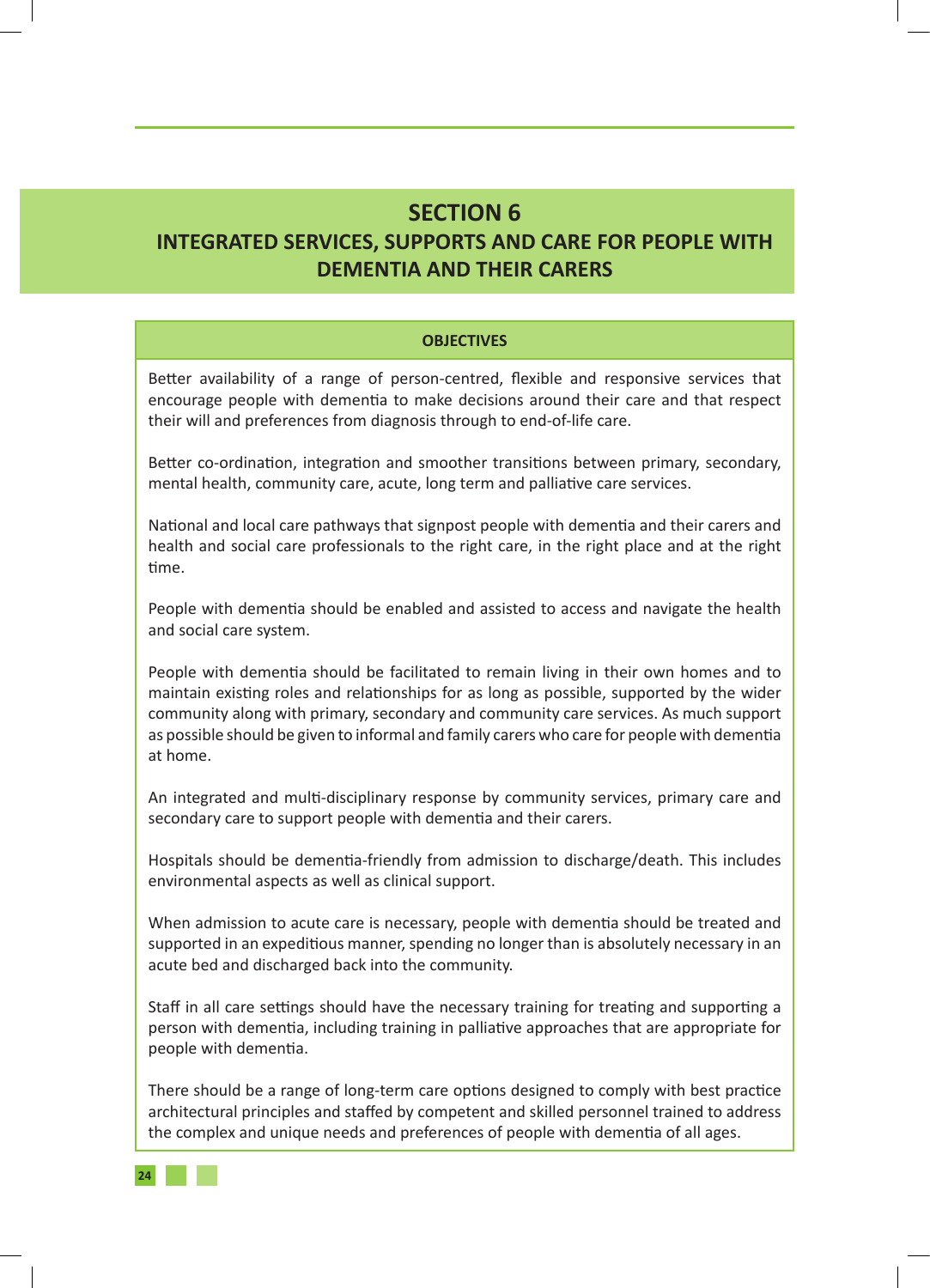People who develop dementia in long-term care should be provided with the same opportunities for diagnosis, treatment and care as those in other care settings.

People with dementia should be facilitated and supported to live and die well in their chosen environment including their own home or nursing home if that is their choice. Specialist palliative care should be available to all people with dementia and their families in all care settings and at home, if required, to optimise quality of life and support a comfortable and dignified death

## **Integrated care pathways**

A person with dementia and their carer(s) need a clearly signposted pathway that directs them to the right care and support, in the right place and at the right time.

During the consultation process, the need for a clear and integrated care pathway across all services was considered as vital to delivering effective, efficient and person-centred care. It is also desirable that people with dementia and their carers have a designated contact person (or Case Manager) to help to co-ordinate individual care plans and assist people to navigate the complex care pathways and range of services.

Case management differs from the role of a Dementia Advisor in that case management manages individual cases/caseload through the health and social care system, whereas the Dementia Advisor is a signposting and advisory service.

## **Primary Care, Mental Health Care and Care in the Community**

The majority of people with dementia live in their own homes. Particularly in the case of people with behaviours that challenge and younger-onset dementia, caring for a person with dementia at home will over the course of their condition require an increasing range of individually tailored and integrated responses from the Old Age Psychiatry service and the Primary Care Team, including allied healthcare professionals.

Public health nurses, community mental health nurses and intellectual disability nurses, home helps, occupational therapists, social workers, physiotherapists, speech and language therapists, pharmacists, day care services, a range of respite services (including in home and residential, elective and emergency), meals-on-wheels and home care packages all have an important part to play in supporting people with dementia to remain viably and safely in their own homes for longer.

The availability of service providers trained in providing care to people with dementia, (including those with younger-onset dementia, sensory disability, intellectual disability, behaviours that challenge, and early onset dementia) is very important. It is critical that equity apply to service provision, and that the importance of enablement and reablement underpin decisions on the nature of service provided.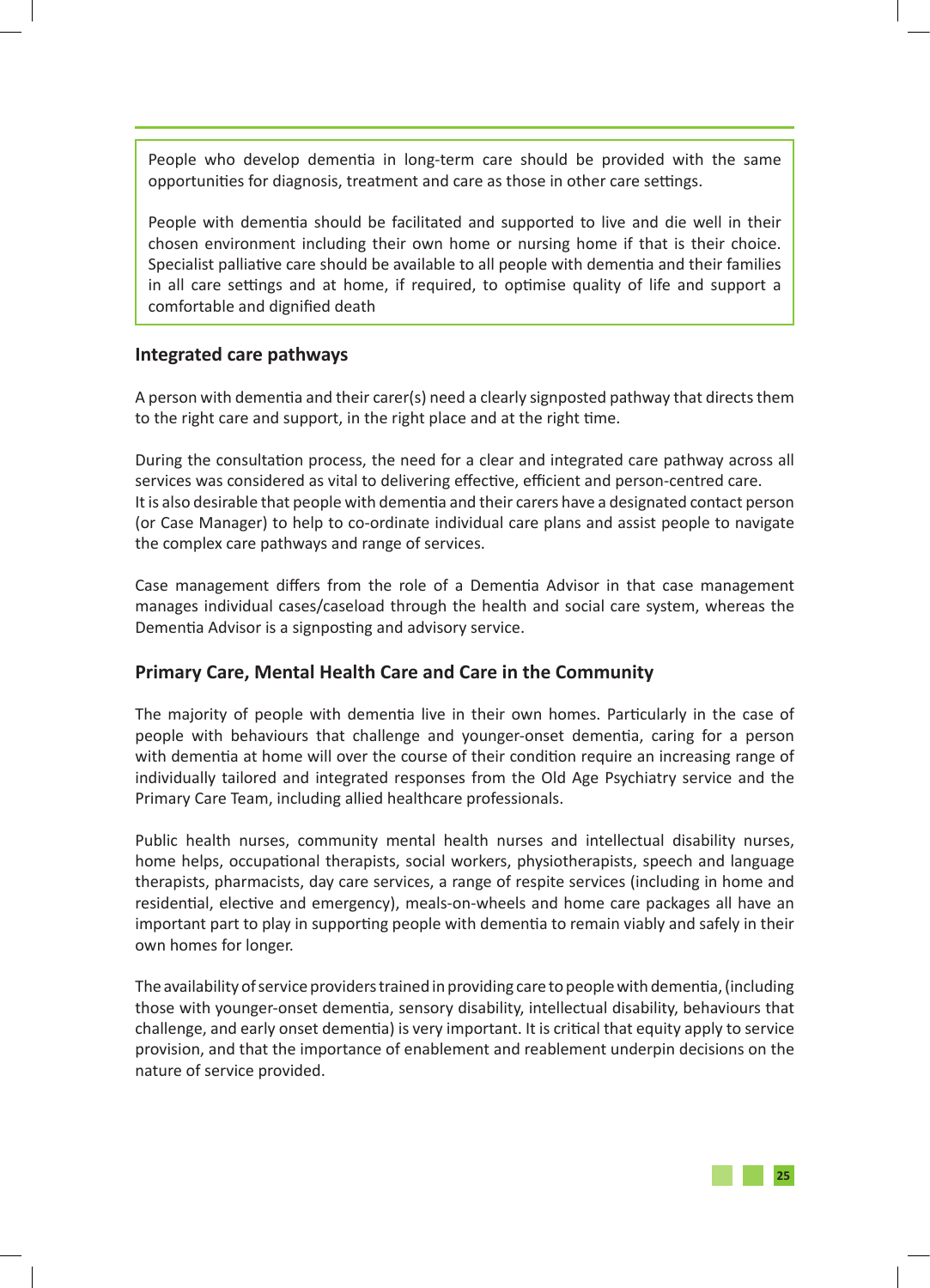## **Acute Care**

Estimates suggest that up to 29% of all patients in a typical general hospital may have dementia. The cost of dementia care in acute hospitals in Ireland has been estimated at approximately €21 million per annum.

The care of people with dementia poses particular challenges for the acute hospital system. **The Irish National Audit of Dementia (INAD)**16 , the first national audit of dementia care in Ireland's acute hospitals, which was jointly funded by the Atlantic Philanthropies and the Meath Foundation, found that:-

- 94% of hospitals have no dementia care pathway in place;
- The majority of wards can provide access at least five days a week to specialist services such as Liaison Psychiatry, Geriatric Medicine, Occupational Therapy, Physiotherapy, Specialist Infection Control and Specialist Palliative Care. There is more limited access to Psychiatry of Old Age, Specialist Continence Services, Psychology and Social Work Services;
- Many hospitals reported no access, or inadequate access, to social workers;
- In many hospitals, psychiatry of old age services are being delivered by communitybased services, who are not formally commissioned to deliver a liaison service to the acute hospital;
- Just over half of hospitals had provided dementia awareness training to doctors (54%) and nurses (52%) in the last 12 months. Far fewer hospitals had provided training to healthcare assistants (29%), allied healthcare professionals (16%) or support staff (10%);
- The majority of wards did not have environmental cues to help the person with dementia orientate themselves;
- 86% of hospitals reported having a named person who takes overall responsibility for complex needs discharge, and this includes people with dementia;
- 50% of patients admitted from nursing homes were on anti-psychotic medication;
- The reason for use of anti-psychotic medication was only recorded in 50% of cases;
- Only 32% of hospitals had developed policies for behaviours that challenge.

People with dementia and other neurological conditions, once admitted to hospital, have poorer outcomes; they spend significantly longer in hospital compared to people aged 65 years and over generally (average length of stay is four times that for other people over 65 years); they are at a high risk of institutionalisation and have an increased risk of mortality.

<sup>16</sup> http://www.ucc.ie/en/media/research/irishnationalauditofdementia/INADFullReportLR.pdf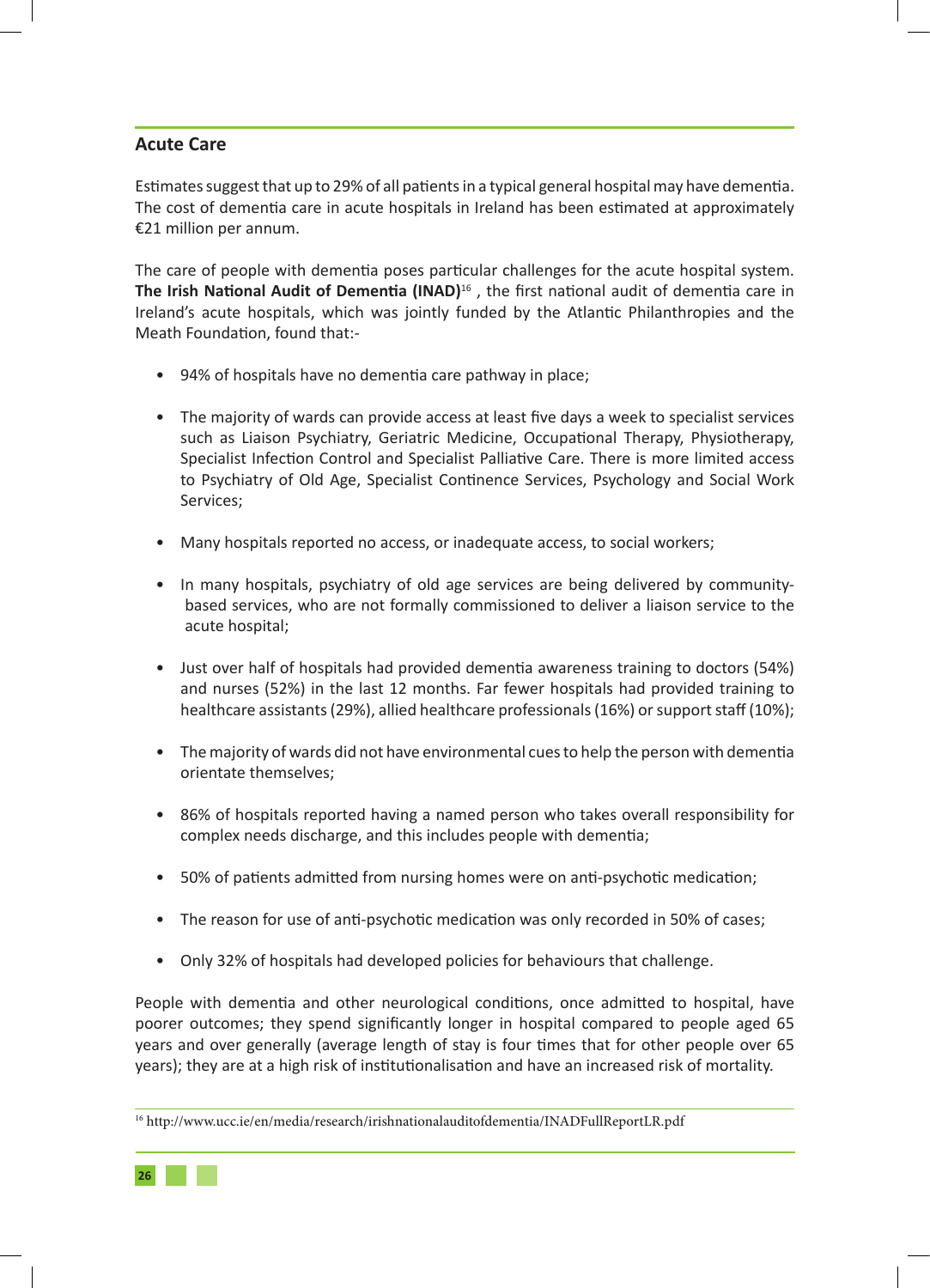It is therefore important that there be clear clinical leadership for dementia in general hospitals. Admission to hospital can cause enormous distress for people with dementia. Delirium is highly prevalent among persons with dementia who are hospitalised and is associated with an increased rate of cognitive deterioration. The active engagement of carers in the care of their loved ones while in acute care is critical.

People with dementia will usually come into contact with a wide range of staff in acute settings. A good awareness of dementia and appropriate skills for dealing with dementia is therefore extremely important for all those who deal with people with dementia in acute hospitals.

During the consultation process, it was highlighted that people with dementia can experience difficulty in having their needs understood and met in hospitals. One explanation offered in this regard was that hospital staff are naturally focused on the acute medical and surgical condition that led to hospitalisation, and that the further or on‐going care of the person with dementia is often overlooked.

## **Long-Term Care Options**

While current health and social policy is focussed on caring for people with dementia in their own homes, there will come a time for many when home care may no longer be feasible or appropriate and when long-term residential care will be the best option. This can particularly arise when 24-hour care is needed or when the person with dementia is living alone.

It is estimated that 34% of all people with dementia live in residential care, a small proportion of whom (1,000 approx) currently live in specialist care units. The majority of people with dementia currently reside in generic residential care facilities. It is critical that residential standards for Units accommodating people with dementia take appropriate account of the needs of these residents even where the Unit in question is not formally described as specialising in dementia. It is also desirable that people with dementia in residential care facilities should be accommodated as close as possible to their home communities.

Dementia is often accompanied by behavioural and psychological symptoms (BPSD), (sometimes known as behaviours that challenge) such as agitation, aggression, disinhibition, wandering and sleep disturbance and these can occur at any stage of the illness. These behaviours can pose significant challenges for staff and other patients and can be dangerous and distressing for the person with dementia. While these behaviours are common, they can be transient and can sometimes be addressed by non-pharmacological interventions. There are occasions, albeit for a minority of cases, where pharmacological treatments may be required. Pharmacological and non-pharmacological treatments and interventions should go hand-in-hand. People with dementia are more likely to experience psychopathology during the course of their illness and in some cases the use of psychotropic medications is appropriate in conjunction with environmental interventions. However, anti-psychotic drugs should only be used when all other non-pharmacological interventions have first been tried and exhausted (NICE Guidelines). While the use of antipsychotic medications can be effective at controlling BPSD, they are not without risk and if prescribed should be reviewed at regular intervals and discontinued when clinically indicated.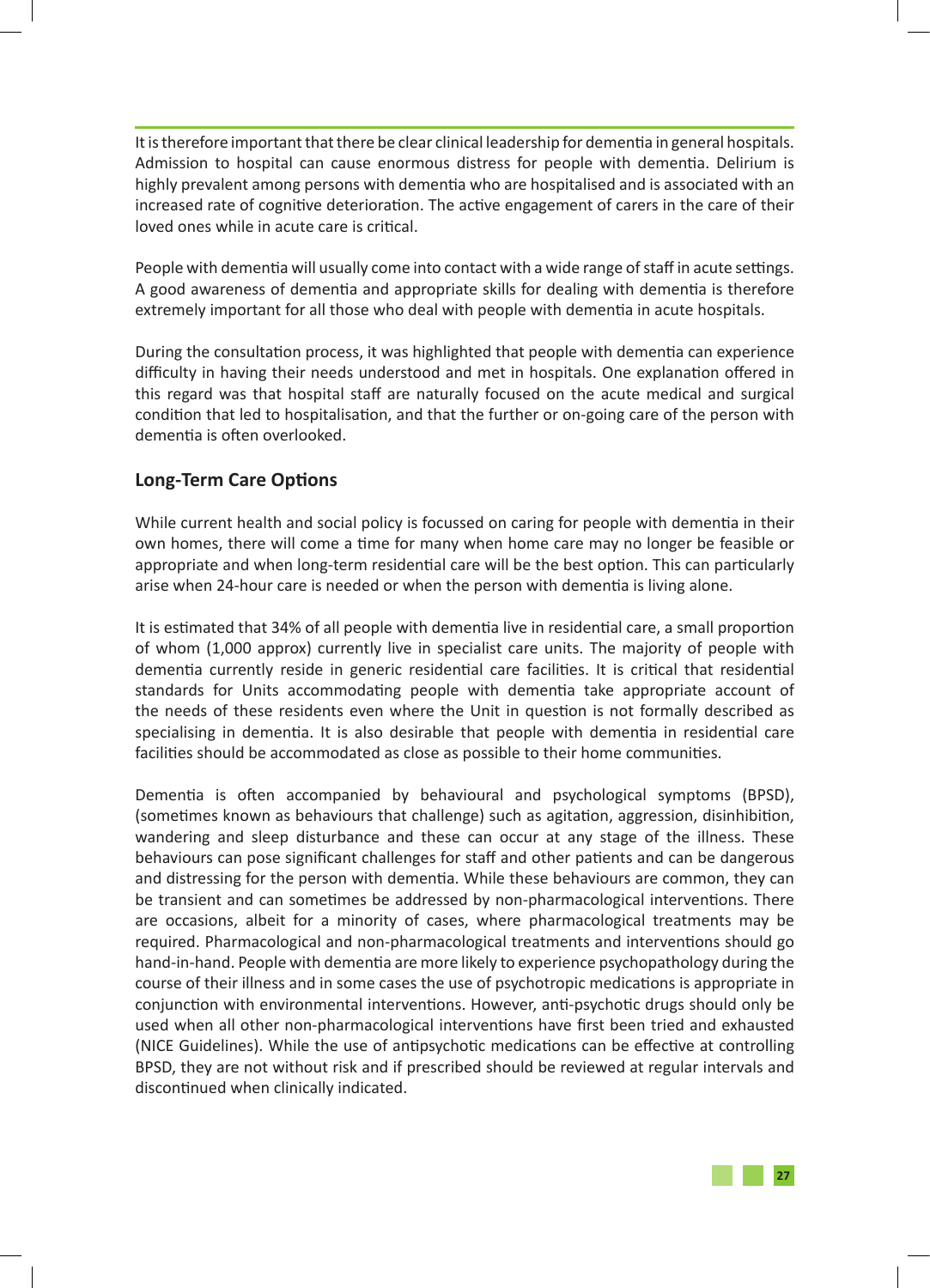Specialist Dementia Care Units or other facilities which can accommodate such behaviours, can also play an important part, particularly for those with less severe behavioural challenges.

A recent survey showed that only 6% of all beds in Specialist Units were for respite and that many of the staff employed in public units had not undergone dementia-specific training. It also showed an uneven distribution of these Specialist Units across the country, with some areas having no such facilities.

#### **Palliative Care for People with Dementia**

Palliative care is defined as an approach that improves the quality of life of patients and their families facing the problems associated with life-threatening illness, through the prevention and relief of suffering. Palliative care may be understood as both a set of principles that underpins an approach to care, and as a type of service that is provided.

Palliative care for people with dementia involves supporting both the person with dementia and their family, and seeking to address and relieve the pain, distress and discomfort associated with end stage dementia. It includes inviting the person and family to participate in making decisions about future care needs, ideally when the person still has capacity to do so. It also provides a framework to anticipate and plan for cognitive loss associated with dementia. More timely diagnosis and disclosure of dementia are, therefore, particularly important in this regard.

Palliative care services are organised into specialist and generalist services that operate in partnership. In Ireland, palliative care services are structured in three levels of ascending specialisation according to the expertise of the staff providing the service:-

- Level one Palliative Care Approach: Palliative care principles should be appropriately applied by all health care professionals.
- Level two General Palliative Care: At an intermediate level, a proportion of patients and families will benefit from the expertise of health care professionals who, although not engaged full time in palliative care, have had some additional training and experience in palliative care.
- Level three Specialist Palliative Care: Specialist palliative care services are those services whose core activity is limited to the provision of palliative care.

The term 'generalist palliative care providers' is used to collectively describe all those services, health and social care providers who possess 'palliative care approach' or 'general' palliative skills (i.e. level one and two services). The role of generalist palliative care providers is fundamental to the provision of high quality care for people with dementia. Indeed, the needs of many patients with dementia can be appropriately and effectively met by generalist palliative care providers alone. However, should an individual experience unstable symptoms or problems of high intensity, complexity and/or frequency as a consequence of their illness, then input from specialist palliative care services is needed to ensure best possible outcomes.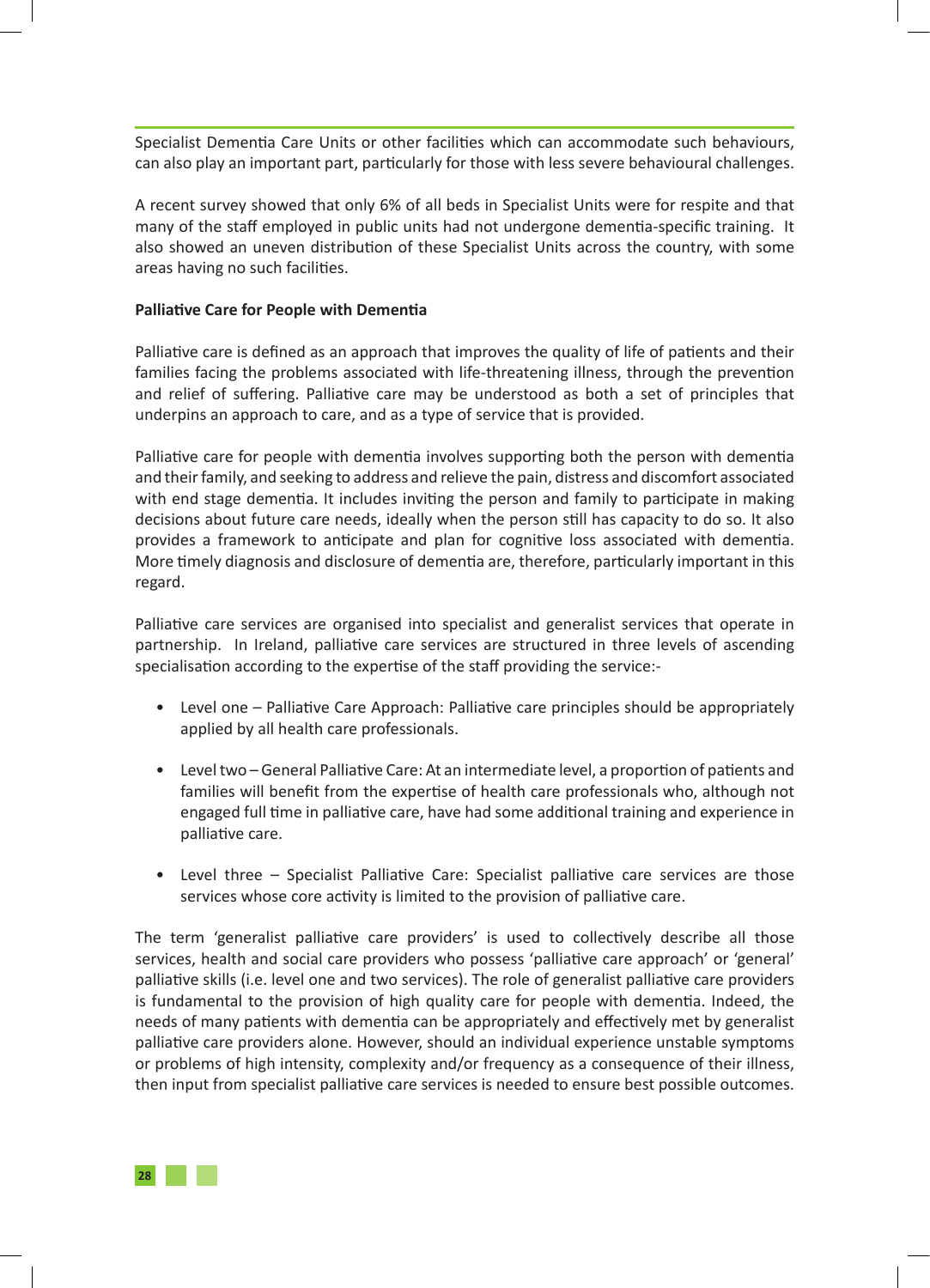The National Palliative Care Competence Framework describes the competences required of staff.<sup>17</sup> All staff caring for people with dementia should possess palliative care approach competences, and selected staff should possess general palliative care competences.

A Feasibility Study carried out jointly by the Irish Hospice Foundation and the Alzheimer Society of Ireland<sup>18</sup> concludes that palliative care should not only be considered as having a role at end-of-life, but that it extends from point of diagnosis through the trajectory of the illness, to end-of-life and bereavement support for family members. It was considered that this approach would provide people with dementia with opportunities to plan their future care needs and address any fears and apprehensions they may have as their disease progresses.

The inclusion of palliative care principles in services for people with more advanced dementia will help staff in these services to communicate, support and manage a spectrum of care issues ranging from advance care planning to decision making regarding clinical interventions and to specific ethical dilemmas that present for people with dementia and their families.

## **PRIORITY ACTIONS 7 TO 10 IN SECTION 3 RELATE TO THIS ACTION AREA**

## **ADDITIONAL ACTIONS**

Subject to overall Government priorities, the Department of Health will as soon as possible formulate proposals and timelines for the regulation of home and community care services for older people.

The Health Service Executive will ensure that the carer assessment component of the Single Assessment Tool (SAT) is used to enable the provision of more targeted supports to carers at an individual level and to enable better planning of services and supports for carers at a national level.

The Health Service Executive will develop and implement a dementia and delirium care pathway, which could be fitted to existing acute, rehabilitative, care of older people, stroke, mental health, palliative care and end-of-life care pathways, to be developed and implemented on a local level in each acute hospital.

The Health Service Executive will assign responsibility in its own facilities, and elsewhere will encourage the assignment of responsibility to, a senior clinician within each hospital to lead the development, implementation and monitoring of the pathway.

Hospitals will be required to ensure that people with dementia have a specific pathway through Emergency Departments and Acute Medical Units that is appropriate to their particular sensory and psychosocial needs.

<sup>17</sup> http://www.hse.ie/eng/about/Who/clinical/natclinprog/palliativecareprogramme/Resources/ competencyframework.pdf

<sup>&</sup>lt;sup>18</sup> Building Consensus for the Future – Feasibility Study on Palliative Care for People with Dementia (2012). This report sets out how the palliative needs of people with dementia may be addressed in the health and social care system. http://www.alzheimer.ie/Alzheimer/media/SiteMedia/ImageSlider/Fixed/DPC-Feasibility-Study-report-FINAL.pdf?ext=.pdf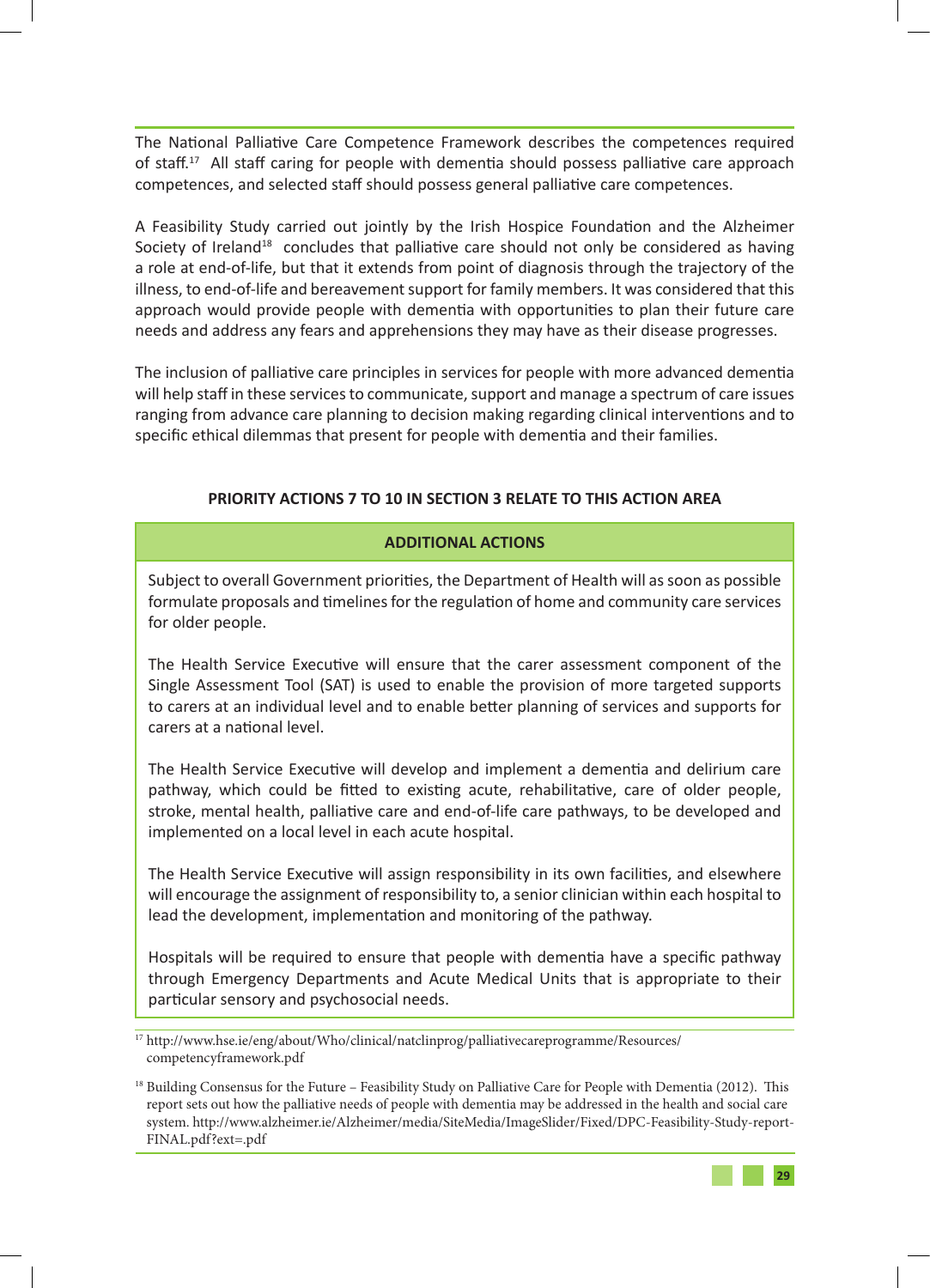The Health Service Executive will develop guidelines on dementia-friendly ward specification to be taken into account at the design stage of all refurbishments and new builds. Elements to be considered should include safe walking spaces and the use of colour, lighting, signage, orientation cues and space used to promote social interaction.

Hospitals will prioritise the assessment of social and environmental supports to meet the needs of people with dementia and their carers, including appropriate access to social work support.

The Health Service Executive will work **to maximise** the implementation of the national policy on restraint: *Towards a Restraint Free Environment in Nursing Homes*. 19

In the exceptional circumstances where a person with dementia needs acute admission to a psychiatric unit, every effort will be made to secure placement in a suitable old age psychiatry unit.

The Health Service Executive will examine a range of appropriate long-term care options to accommodate the diverse needs of people with dementia, including those with behaviours that challenge. In planning future long-term residential care, the Health Service Executive will take appropriate account of the potential of new residential models, including housing with care, for people with dementia.

<sup>19</sup> http://health.gov.ie/blog/publications/towards-a-restraint-free-environment-in-nursing-homes/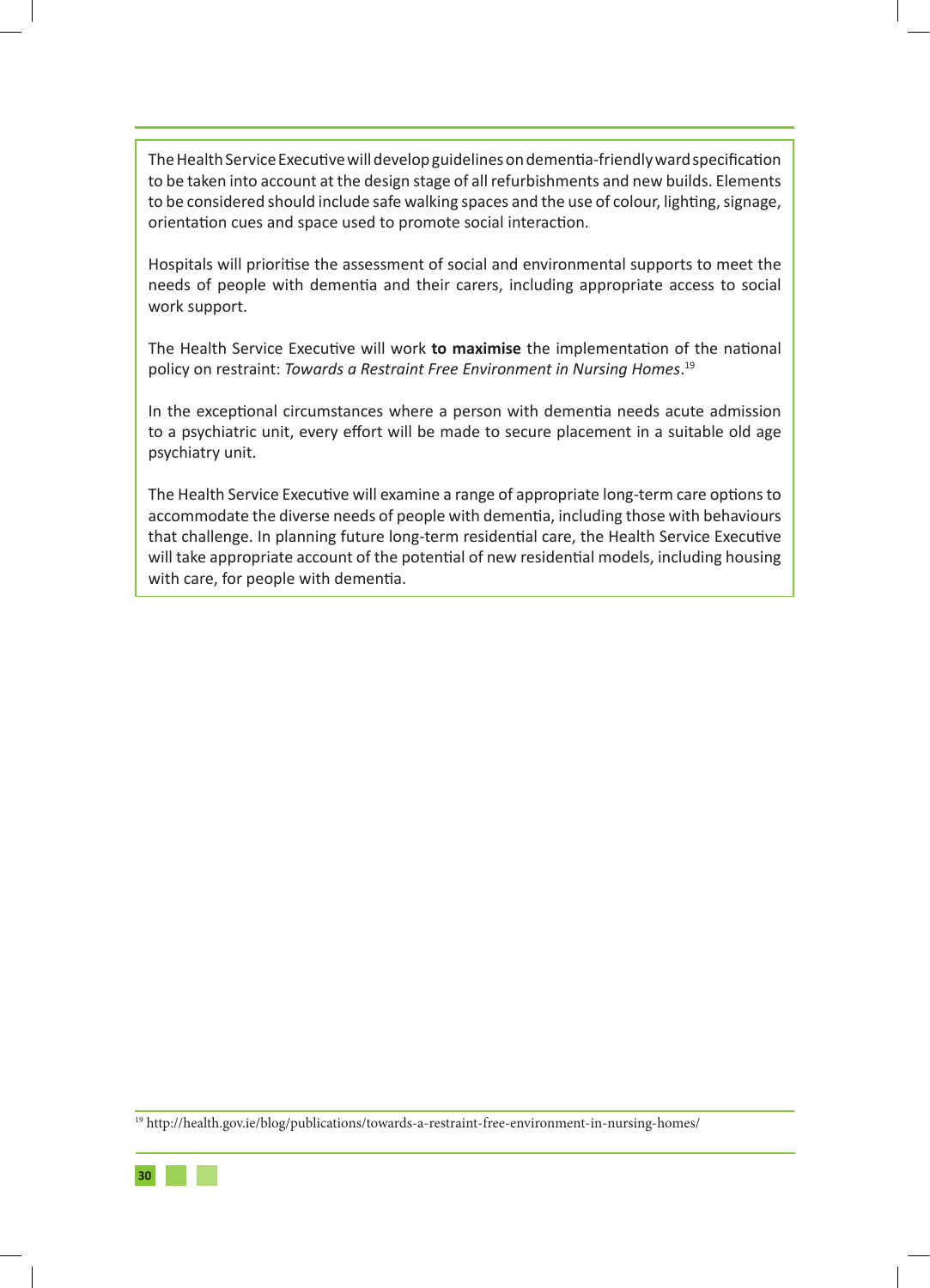## **SECTION 7 TRAINING AND EDUCATION**

#### **OBJECTIVES**

All staff caring for or interacting with people in adult services across all settings (primary and community; acute; long term and palliative care) should receive on-going training to ensure that they have the necessary skills (including communication skills) and competencies to provide high quality, person-centred care and support.

The development of educational material for health and social care professionals informed by the experiences of people with dementia and their carers.

Training specific to individual professional groups supported by relevant professional bodies.

Informal carers confident and competent to care for their family member at home.

Evaluation of training and educational programmes to ensure that training leads to a change in practice, attitudes and quality of life.

Caring for someone with dementia is challenging, both physically and emotionally. Staff in all relevant care settings need the appropriate skills and competencies to effectively cater for people with dementia of all ages. However, available studies suggest that many staff employed to provide care to people with dementia often have little formal dementia- specific education.

In Primary Care, General Practitioners are often the first healthcare professionals to be consulted when dementia is suspected by patients or their families. Accordingly, GPs should be facilitated and supported to develop the specific knowledge and skills needed to effectively cater for patients presenting with dementia or possible dementia.

In terms of curriculum content, there is broad agreement that the areas for attention need to be:-

- Improved awareness of the benefits that pro-active care can have for people with dementia and their carer;
- Diagnosis and disclosure of dementia;
- Dementia-specific communication skills;
- Ethical and legal knowledge and skills;
- Treatment and ongoing care including pharmacological and non-pharmacological interventions.

#### **The Dementia Services Information and Development Centre (DSIDC)**

The DSIDC was set up in 1998 in response to a growing demand for resources for practitioners

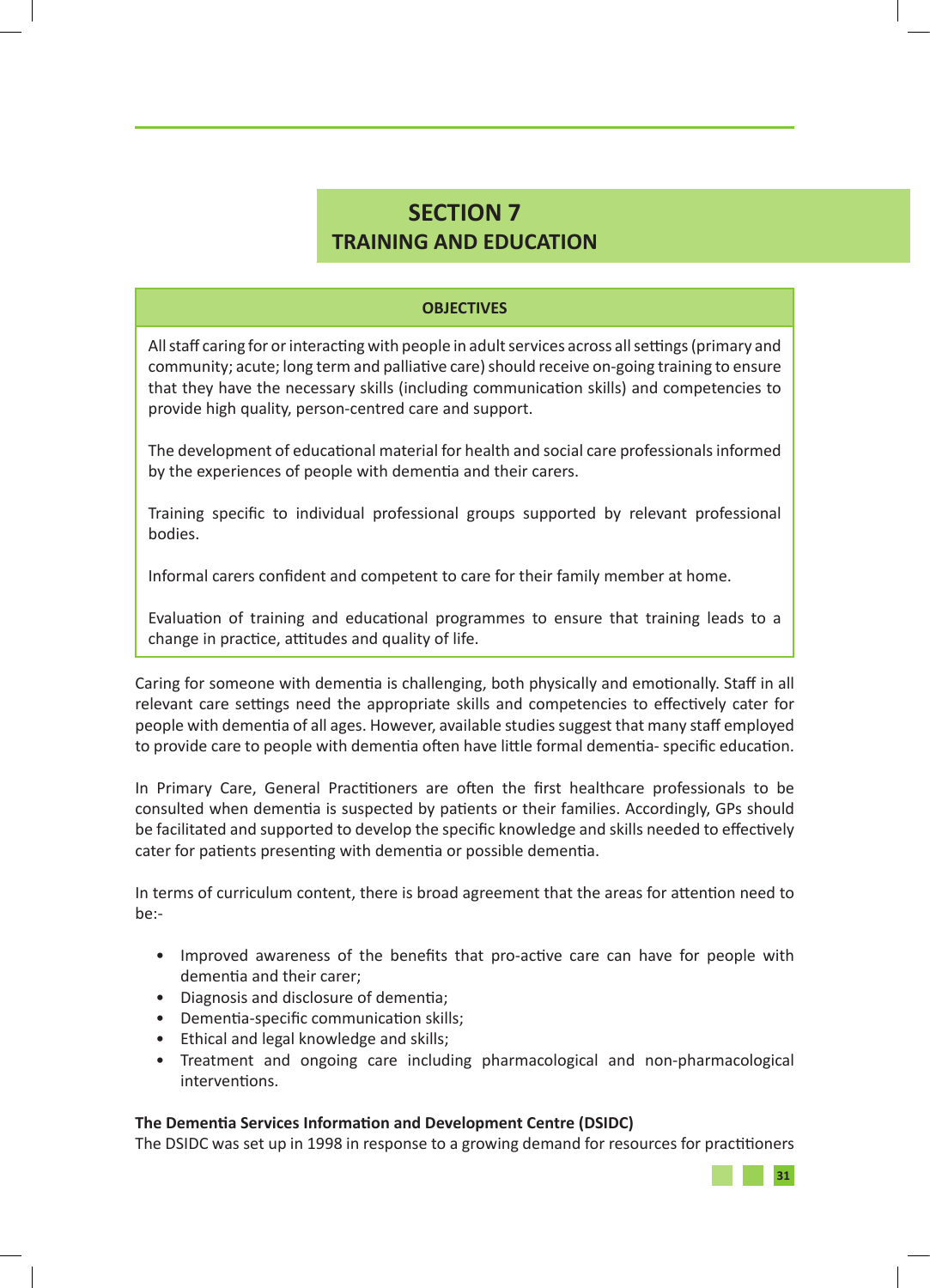working in the area of dementia and care of older people. The Centre is committed to promoting best practice in all aspects of dementia care and to improving and expanding services for all those affected by dementia.

It provides educational courses and training days to staff providing services to people with dementia in many different care settings around the country. In addition, its research activities contribute to the development of timely, responsive and accessible interventions for people with dementia. It endeavours to influence policy development and to contribute to the design of best practice models for those affected by dementia.

## **Dementia Education Programmes available through the Health Service Executive and the Alzheimer Society of Ireland**

- Dementia Awareness Educational Programme
- E-Learning Programme on Early identification of memory problems in the older person available on www.hseland.ie
- Dementia Champions Programme (Level 8); DCU & Health Service Executive
- An information booklet and DVD for home help workers<sup>20</sup> and health care staff<sup>21</sup>
- Information posters entitled *Dementia Delirium Awareness Posters*
- 'Responsive Behaviours: Understanding and Supporting the Person with dementia'. Programme. The three DVDs used as part of the programme are available on the Health Service Executive website.<sup>22</sup>
- Dementia Skills Elevator offering a wide range of education to people with dementia, their carers, public facing services and health and social care professionals.23

The educational programmes not only deliver up-to-date information on dementia and dementia care, but are designed to foster an environment where participants can examine and challenge their own unconscious behaviours and beliefs in the area of caring for a person with dementia. To ensure that the education programmes continue to meet the education and information needs of care staff, each programme has an evaluation component built in. In addition, an annual programme evaluation is carried out to identify areas for change/review. These results are presented to the programme review board.

## **PRIORITY ACTION 1 IN SECTION 3 RELATES TO THIS ACTION AREA**

## **ADDITIONAL ACTION**

The Health Service Executive will develop appropriate training courses for family and other informal carers in keeping with the priorities highlighted in the National Educational Needs Analysis completed by the Health Service Executive in 2009 and Dementia Skills Elevator 2014.24

21 http://www.hse.ie/eng/services/Publications/corporate/NursingMidwifery%20Services/dementia.html

<sup>20</sup> http://www.hse.ie/eng/services/Publications/olderpeople/homehelp.pdf

<sup>22</sup> http://www.hse.ie/eng/about/Who/ONMSD/eductraining/dementiaeducation/ResourcesNursesHealthcareStaff.html

<sup>23</sup> http://dementiaelevator.ie/

<sup>24</sup> http://dementiaelevator.ie/wp-content/uploads/2013/12/Elevator-National-Educational-Needs-Analysis-Report-Print-Version.pdf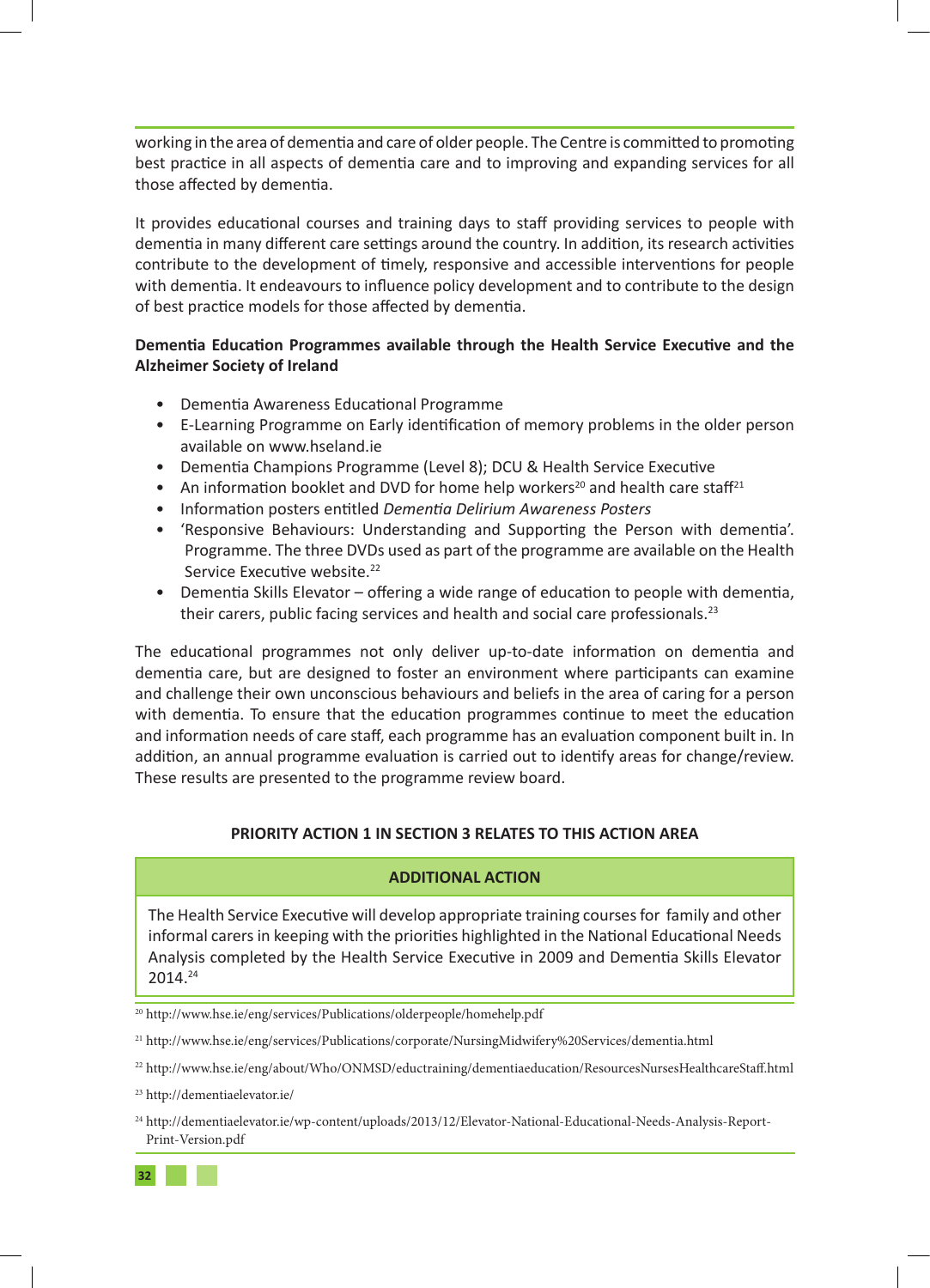## **SECTION 8 RESEARCH AND INFORMATION SYSTEMS**

### **OBJECTIVES**

Funding for clinical, non-clinical (including psychosocial research) and Health Service Executive research on dementia to be a priority.

Better evidence in relation to dementia in Ireland, including:-

- the needs and preferences of people with dementia and their carers and their experiences and care outcomes;
- improved national, regional and local estimates of current and future prevalence across all care settings;
- diagnostic rates, sub-types, use of anti-psychotics, clinical outcomes;
- the need for and use of health and personal social services by people with dementia and their carers;
- health and social care system's responses to the needs of people with dementia and their carers;
- impact of training on quality of care and quality of life;
- evaluation of psychosocial interventions.

Better collection of data and use of evidence to inform health and social system responses to the needs of people with dementia and their carers.

Research on how social factors, financing systems, organisational structures and processes, health technologies and personal behaviours affect access to health care, the quality and cost of health care, and ultimately people's health and wellbeing, can inform the organisation and delivery of future services to achieve optimum health outcomes.

Information on dementia is not currently being recorded on some national databases. This has implications for the provision of evidence-based services and supports and for ensuring that resources are targeted effectively.

Currently, there is no epidemiological study in Ireland which can be relied on for providing accurate numbers on the prevalence of dementia in the Irish population, the characteristics and needs of those with dementia or their carers, and the full range of services and treatments that people with dementia are receiving. The Irish Longitudinal Study on Ageing (TILDA) does not provide clinical or neuropathological confirmation of dementia diagnosis. However, it has generated in-depth epidemiological data on prevalence and incidence of cognitive impairment and dementia as defined by cut-off scores on MMSE and MoCA on 8,000 people in Ireland over age 50, which can inform practice and policy for dementia.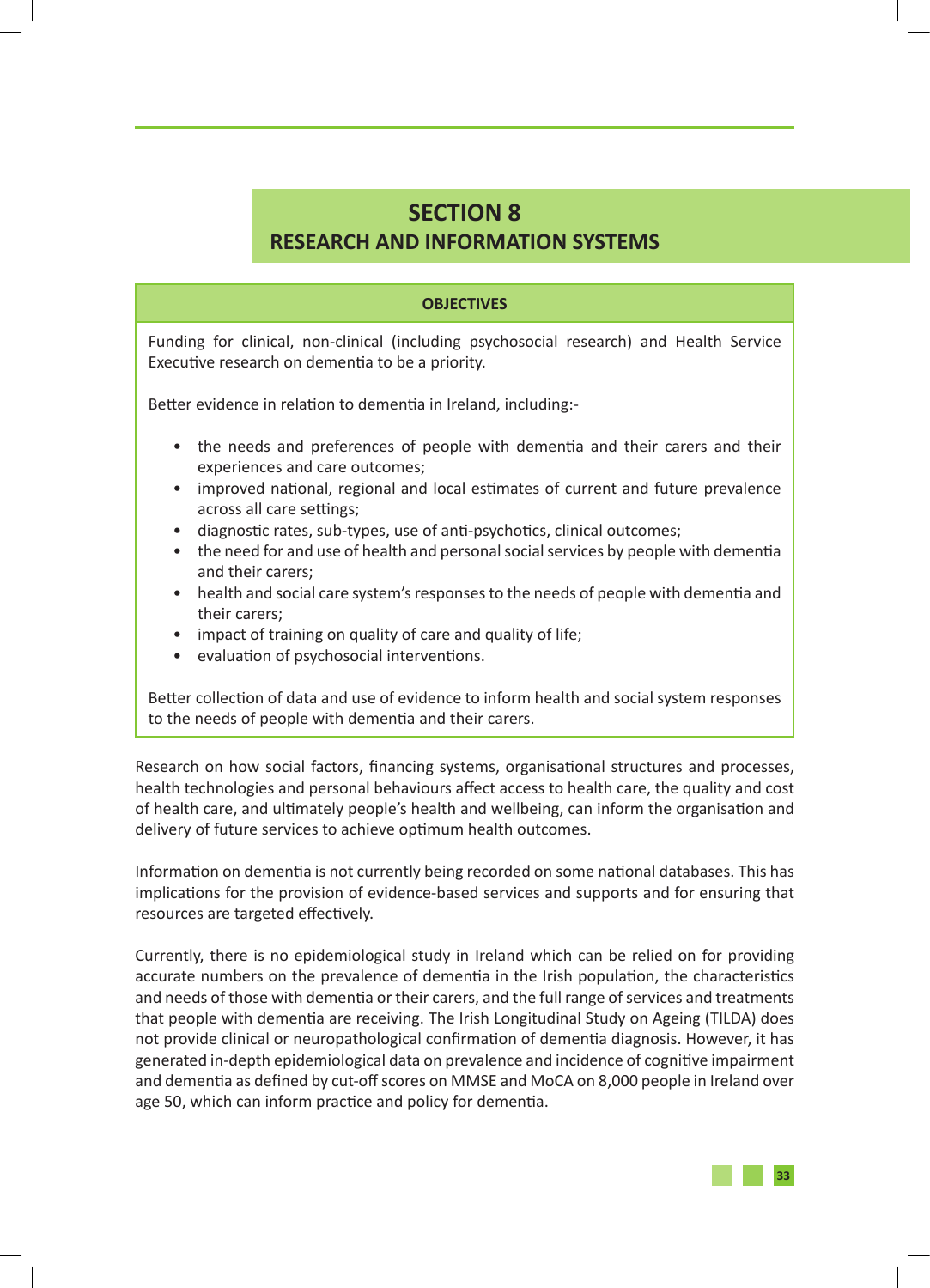Research into the causes of and cures for dementia may, in the long-term, make preventative measures and effective treatments a reality. In the short-term and in the absence of cure, people will continue to live with the symptoms of dementia. Non-clinical psychosocial research can provide an improved understanding of how people can live well with dementia.

The public consultation process highlighted the need for research and evidence as a priority for service planning and delivery as well as the need for further investment into research on the cause, cure and care of dementia.

## **ADDITIONAL ACTIONS**

The Health Service Executive will ensure that data from the Single Assessment Tool (SAT) is factored into research to inform dementia care in Ireland.

The Health Service Executive will take measures to ensure appropriate recording and coding of dementia in primary care and the development of practice-based dementia registers.

Hospitals will take measures to encourage better recording and coding of a primary or secondary diagnosis of dementia in hospital records and charts to ensure that admissions, re-admissions, lengths of stay and discharge for people with dementia are captured on HIPE (Hospital In-Patient Enquiry).

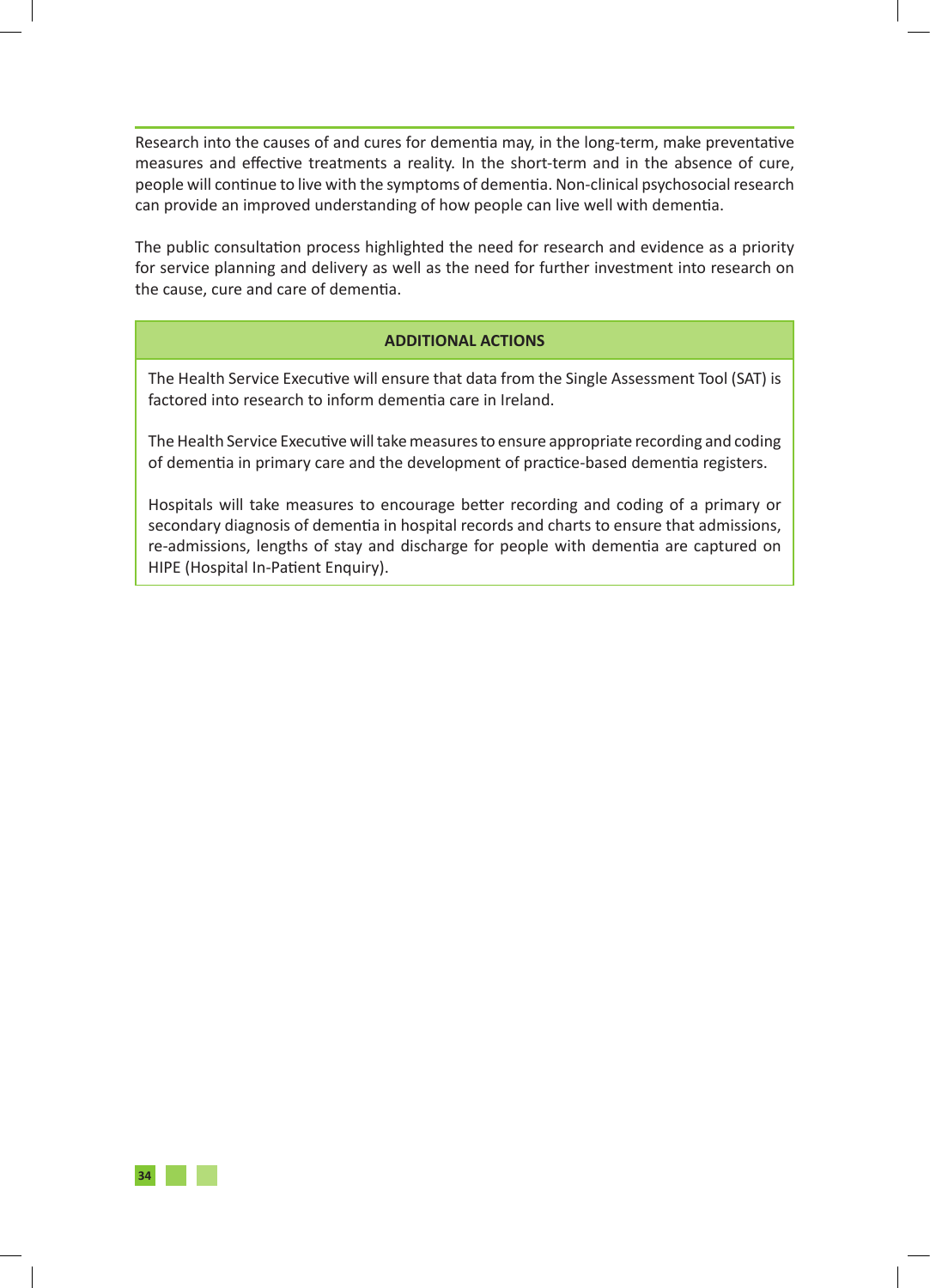## **SECTION 9 LEADERSHIP**

The National Dementia Strategy seeks to improve the quality of life for people with dementia and their carers and this will be done by setting a direction for change over an extended period, based on a set of desired outcomes and associated actions.

The Strategy aims to lead to systemic changes – i.e. changing societal attitudes to dementia and influencing frontline practice within large systems including Primary and Community Care, Mental Health, Hospital and Long-Term Care.

At a policy level, the Department of Health will report on progress to the Cabinet Committee on Social Policy, which is chaired by An Taoiseach. A National Dementia Strategy Monitoring Group will be established to monitor progress towards implementation of the Strategy.

The implementation of this Strategy will take place alongside the delivery of other significant health and social care policies, notably the Health Service Executive reform programme, the National Carers' Strategy<sup>25</sup>, the National Positive Ageing Strategy<sup>26</sup> and Healthy Ireland<sup>27</sup>.

## **PRIORITY ACTIONS 12 TO 14 IN SECTION 3 RELATE TO THIS ACTION AREA**

## **ADDITIONAL ACTIONS**

Clear and effective management structures will be established within the Health Service Executive to provide leadership at a system level for the implementation of the Strategy.

The Department of Health and the Health Service Executive will develop performance indicators to measure progress in implementing the Strategy. The Department of Health will also conduct a mid-term review of progress in 2016.

<sup>25</sup> http://health.gov.ie/blog/publications/national-carers-strategy/

<sup>26</sup> http://health.gov.ie/blog/publications/national-positive-ageing-strategy/

<sup>27</sup> http://www.hse.ie/eng/services/publications/corporate/hieng.pdf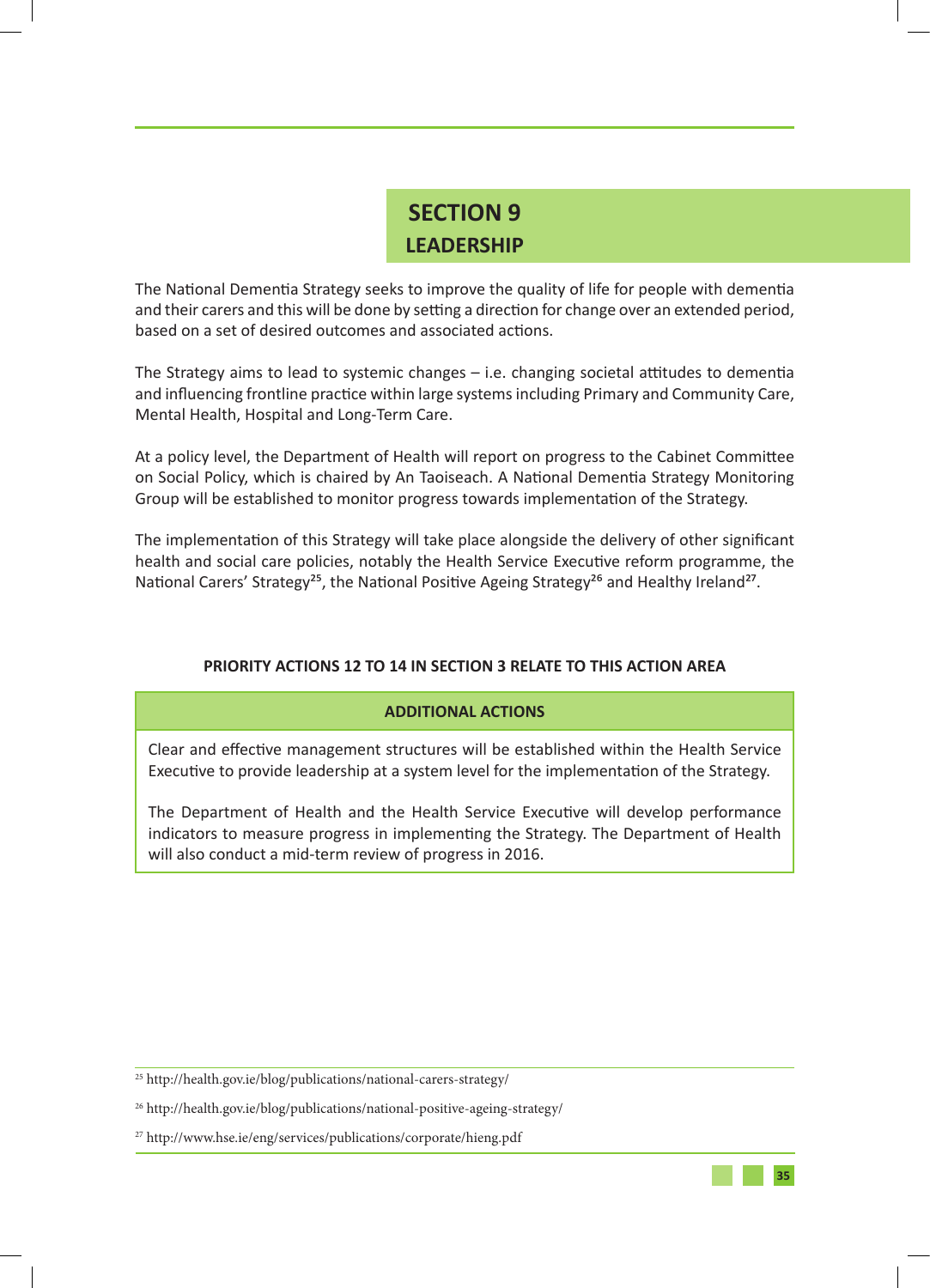## **Appendix 1**

## **Terms of Reference for the Advisory Group established to assist in the development of the National Dementia Strategy**

#### **Background**

The Government has given a commitment to develop a National Dementia Strategy by the end of 2013 to increase awareness, ensure early diagnosis and intervention, and development of enhanced community based services.

The development of the Strategy is taking place during a period of very challenging financial circumstances and the Strategy will therefore have to have due regard to the constraints imposed by the budgetary situation while also encouraging changes in work practices, processes and realignment of resources which will deliver real results both for those who have dementia and for their families, carers, community and society and for the professionals managing and providing the services and supports for people with dementia.

As indicated in the Programme for Government, the purpose of the Strategy will be:-

- to increase awareness;
- ensure early diagnosis and intervention;
- ensure development of enhanced community based services.

#### **Establishment of an Advisory Group**

The Minister for Health has decided to establish an Advisory Group to assist in the drafting of a National Dementia Strategy for his consideration.

#### **Meetings of the Advisory Group**

Meetings will normally take place in the Department of Health office in Hawkins House. The Advisory Group may invite persons or organisations who are not members of the Advisory Group to present to the Group either in person or in writing or to participate on subgroups along with Advisory Group members to consider specific issues and to make recommendations for consideration by the full Advisory Group.

#### **Role of the Advisory Group**

In preparing a draft Strategy for the Minister's consideration, the Advisory Group will take account of the following:-

- 1. the principles, goals and objectives established in the National Positive Ageing Strategy;
- 2. the fact that Ireland will experience an unprecedented ageing of the population in the first half of the twenty-first century, with the greatest increases expected in the over-80 age group;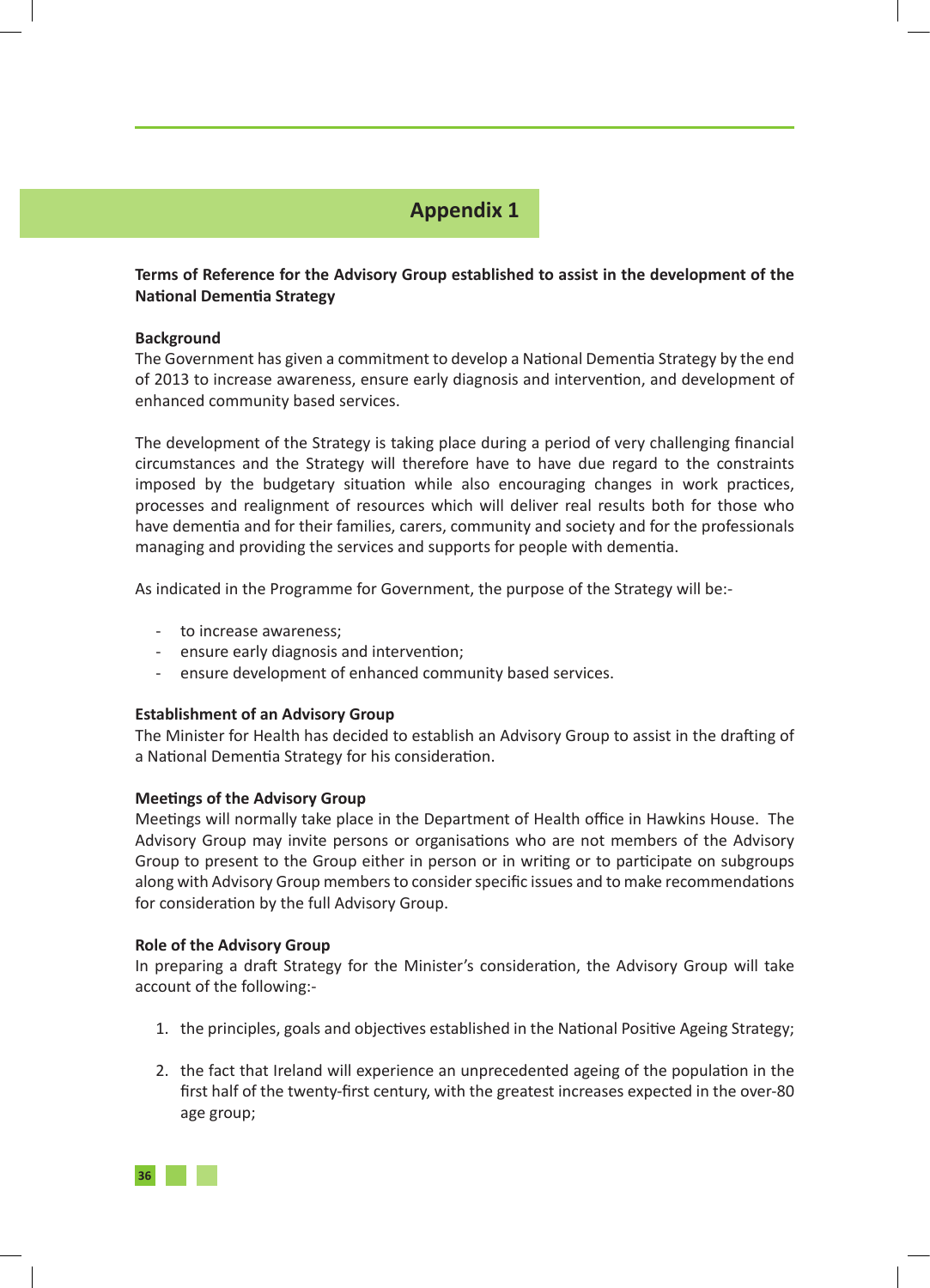- 3. that for those with dementia as well as for others, well-being is a multi-dimensional concept that is determined not only by health services but by a range of interconnected social, economic and environmental factors. A "whole of Government" approach should therefore be applied;
- 4. that the draft Strategy should include measures to:-
	- promote greater public awareness of the nature of dementia, of its symptoms, causes and risk factors, latest information on how risk can be reduced, and of what treatments, services and supports are available to those diagnosed with dementia and their families and carers;
	- facilitate effective preparation and planning for their futures by those diagnosed with dementia;
	- recognise and facilitate the wish of many people with dementia to stay in their own homes and communities for as long as possible using early intervention, integrated care pathways, case management and enhanced community services;
	- simplify and streamline to the greatest extent possible the administrative processes applied to those seeking State services/supports for or on behalf of persons with dementia;
	- recognise and support the role of carers in accordance with the provisions of the National Carers Strategy, including in the areas of advice, training, and respite services.
- 5. the current economic situation in Ireland and the implications of that for the availability of financial and other resources.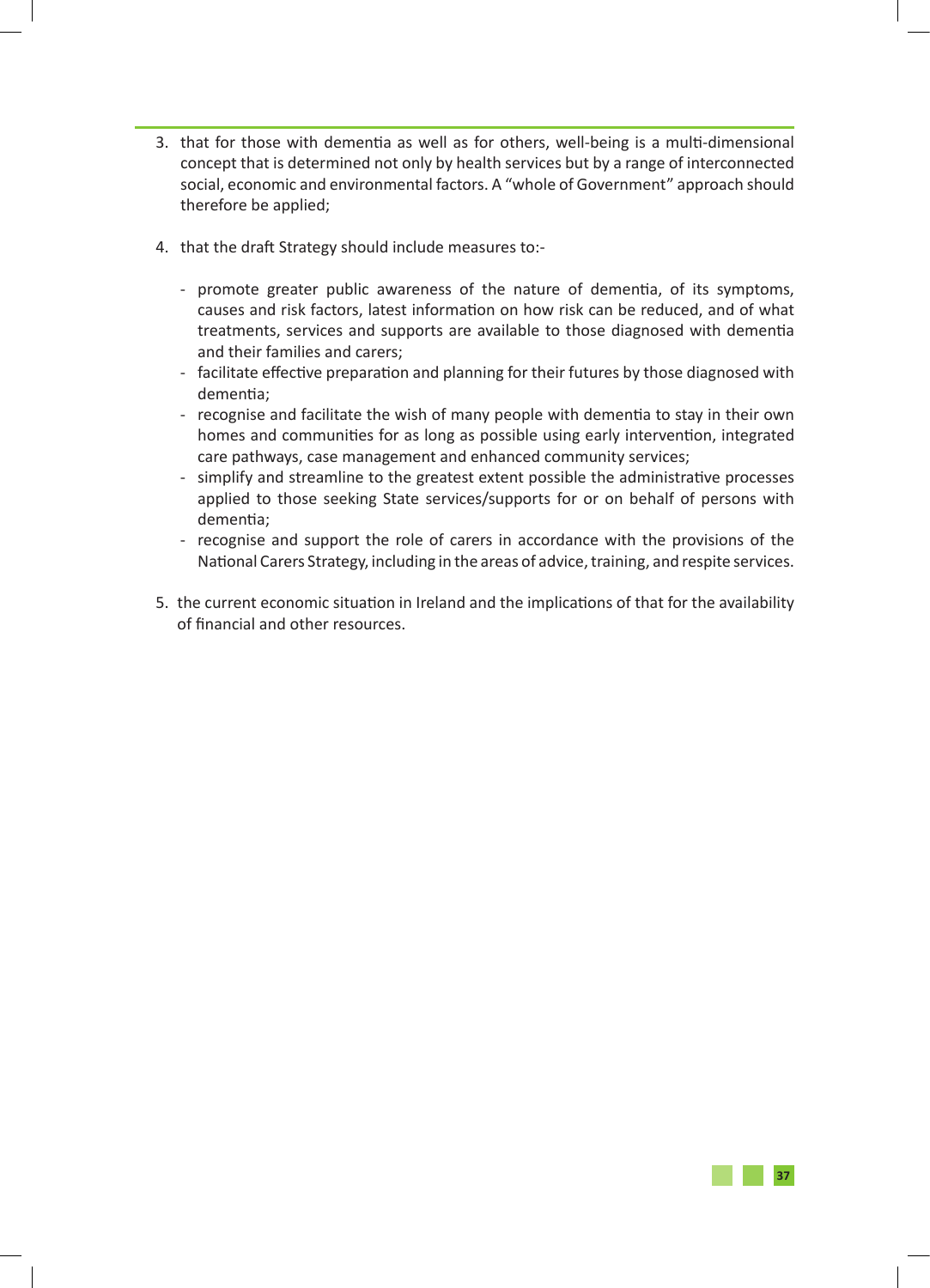## **Appendix 2**

| Age groups  |           | <b>Total Population</b><br>(Census 2011) | Persons with dementia (estimated using<br>EuroCoDe (2009) age/gender-related<br>dementia prevalence rates) |                  |        |  |
|-------------|-----------|------------------------------------------|------------------------------------------------------------------------------------------------------------|------------------|--------|--|
|             | Men       | Women                                    | Men                                                                                                        | Women            | Total  |  |
| 30-59 years | 953,715   | 959,396                                  | 1907 <sup>1</sup>                                                                                          | 959 <sup>1</sup> | 2,866  |  |
| 60-64 years | 109,869   | 108,917                                  | 220                                                                                                        | 980              | 1,200  |  |
| 65-69 years | 86,298    | 87,340                                   | 1,553                                                                                                      | 1,223            | 2,776  |  |
| 70-74 years | 63,476    | 67,714                                   | 2,031                                                                                                      | 2,573            | 4,604  |  |
| 75-79 years | 46,631    | 55,405                                   | 3,264                                                                                                      | 4,211            | 7,475  |  |
| 80-84 years | 28,423    | 41,690                                   | 4,121                                                                                                      | 6,837            | 10,958 |  |
| 85-89 years | 13,591    | 26,296                                   | 2,841                                                                                                      | 7,494            | 10,335 |  |
| 90-94 years | 4,155     | 10,722                                   | 1,213                                                                                                      | 4,761            | 5,974  |  |
| $95+$       | 740       | 2,912                                    | 240                                                                                                        | 1,421            | 1,661  |  |
| Total       | 1,306,898 | 1,360,392                                | 17,390                                                                                                     | 30,459           | 47,849 |  |

#### **Estimates of number of people with dementia in Ireland, 2011**

Source: CSO (2011) Census of Population – Profile 2: Older and Younger: An Age profile of Ireland Tables 7A-7C, pp. 47-49; Persons with dementia estimated by application of EuroCoDe gender/agespecific prevalence rates.

Notes: As EuroCoDe does not specify early onset prevalence rates, EURODEM early onset dementia prevalence rates were used instead. (Source: Pierce, M. et al. (forthcoming). Prevalence and Projections of Dementia in Ireland, 2011. Genio Ltd., Mullingar).